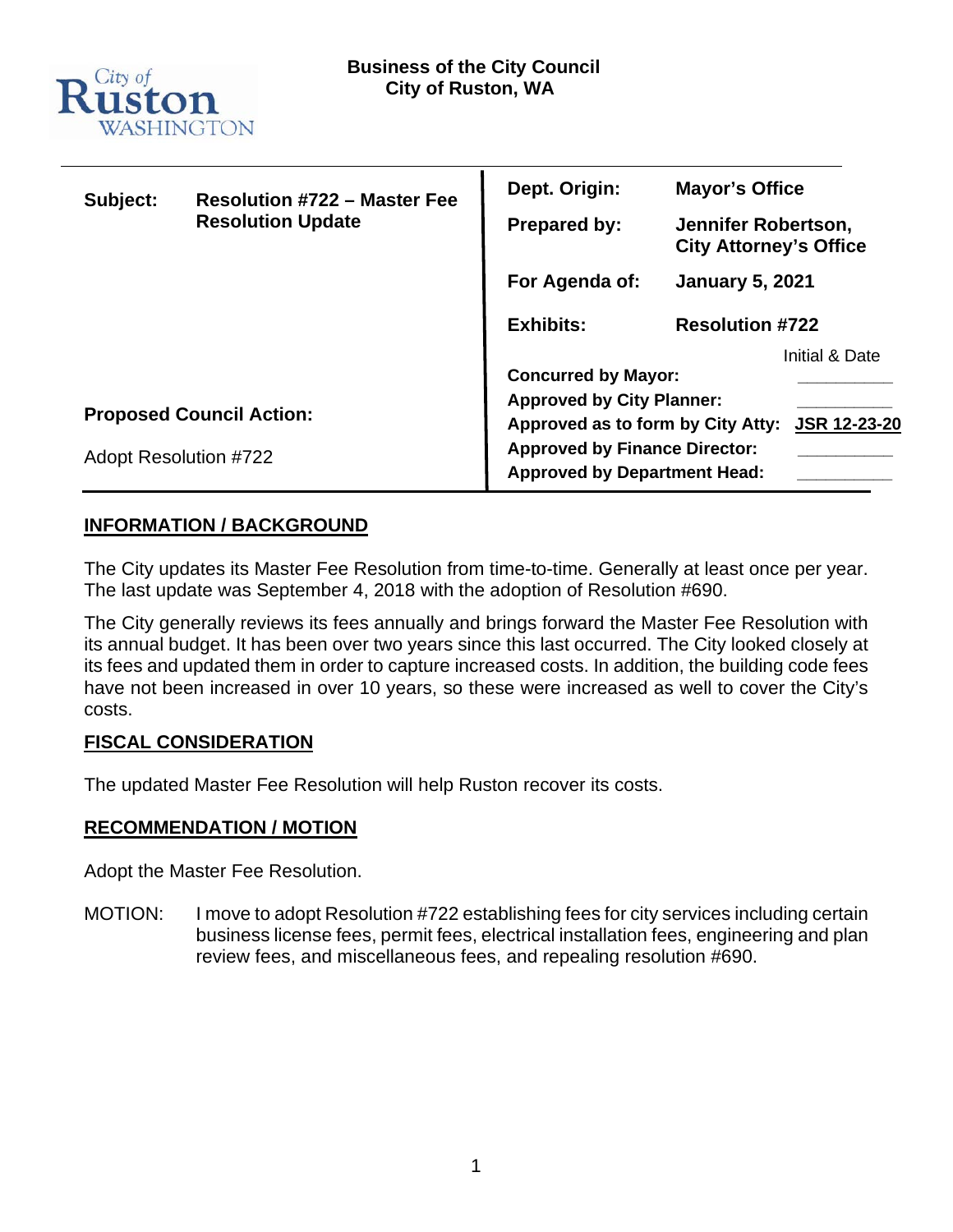#### **RESOLUTION NO. 722**

**A RESOLUTION OF THE CITY COUNCIL OF THE CITY OF RUSTON, ESTABLISHING UPDATED FEES FOR CITY SERVICES INCLUDING CERTAIN BUSINESS LICENSE FEES, PERMIT FEES, ELECTRICAL INSTALLATION FEES, ENGINEERING AND PLAN REVIEW FEES, AND MISCELLANEOUS FEES, AND REPEALING RESOLUTION #690.** 

WHEREAS, on September 4, 2018, the City Council adopted Resolution #690 which updated the City's "Master Fee Resolution"; and

WHEREAS, in accordance with RCW 82.20.020 the City is permitted to recover the cost

to the City of processing permit applications, inspecting and reviewing plans or preparing detailed

statements as required by Chapter 43.21C RCW; and

WHEREAS, many of the City's fees have not been increased in many years and a 10

percent increase for most fees is appropriate at this time and will aid in cost recovery; and

WHEREAS, the City's hourly rates are well within the rates charged by other cities in the

region; and

WHEREAS, this Master Fee Resolution is amended from time-to-time; **NOW,** 

#### **THEREFORE,**

**THE CITY COUNCIL OF THE CITY OF RUSTON HEREBY RESOLVES AS**

### **FOLLOWS:**

**Section 1.** The City Council establishes construction code permit and plan review fees as follows:

#### **A. Valuation Determination**

The determination of value or valuation under any of the provisions of this section shall be made by the code official. The value to be used in computing the building permit and building plan review fees shall be the total value of all construction work for which the permit is issued, as well

1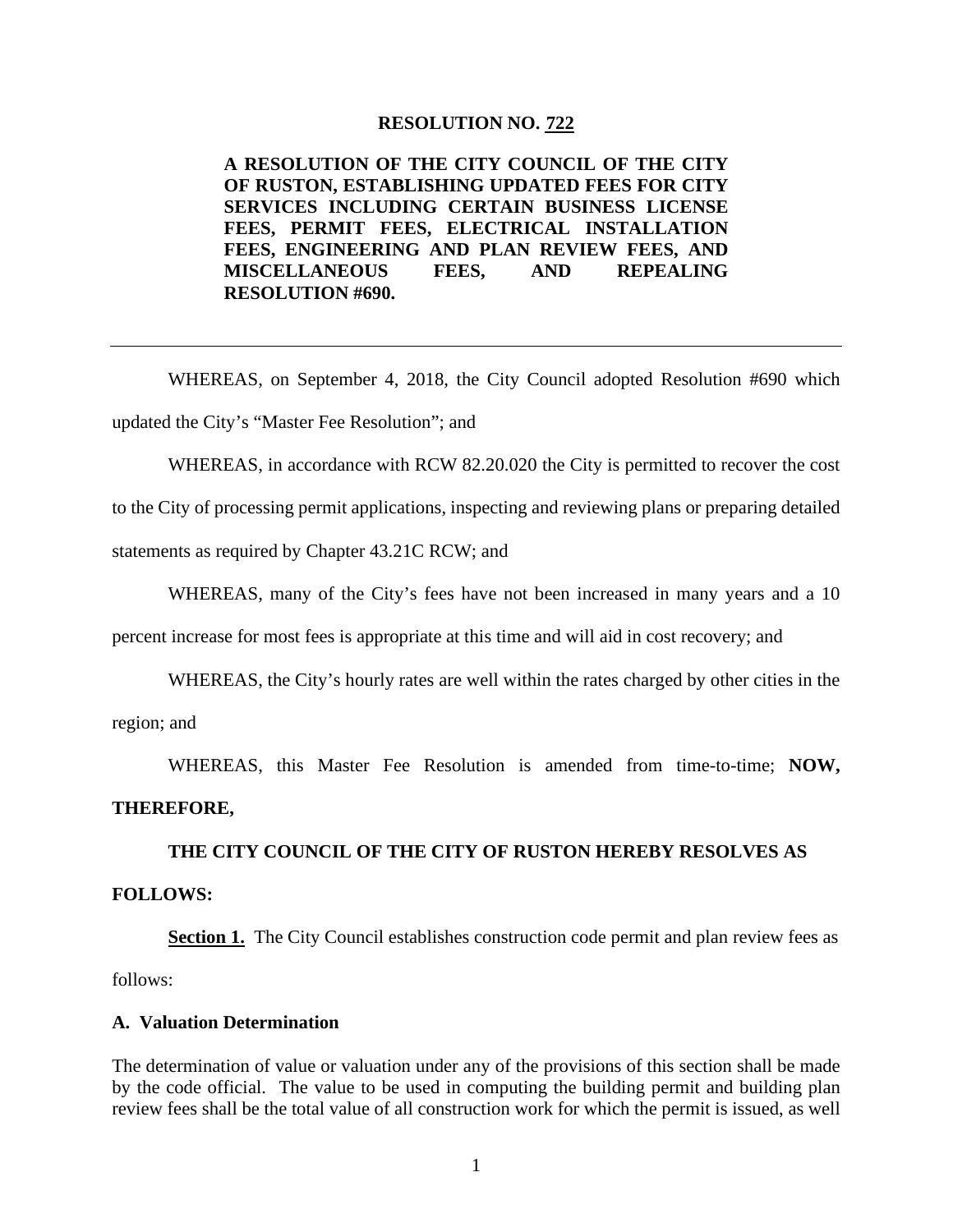as all finish work, painting, roofing, electrical, plumbing, heating, air conditioning, elevators, fireextinguishing systems and any other permanent equipment. At a minimum, a project's valuation shall be as determined from the most current "*Square Foot Construction Costs"* table compiled by the International Code Council and published twice a year in the Building Safety Journal magazine.

### **B. Valuation based fees shall be as set forth below:**

1. Permit Fee: All projects requiring a permit in accordance with any of the codes adopted in RMC Chapter 12.20, other than those with fees specifically described in subsections C through I below, shall have a permit fee based on the project's valuation as established by subsection A, and then calculated in accordance with Table 1-A below. Permits and fees specifically described in subsections C through I below shall have permit fees as described therein.

2. Plan Review Fee: When submittal documents are required in accordance with IBC Section 106, IRC Section R106, IMC Section 106.3.1, or UPC Section 103.2.2, a plan review fee shall be paid at the time of submitting the documents for plan review. The plan review fee is separate from, and in addition to, the permit fee as set forth above. The plan review fee shall be equal to 65% of the permit fee.

| <b>TOTAL</b><br><b>VALUATION*</b>  | FEE                                                                                                                                        |
|------------------------------------|--------------------------------------------------------------------------------------------------------------------------------------------|
| $$1.00 - $500.00$                  | \$26.45                                                                                                                                    |
| \$501.00 up to \$2000.00           | \$26.45 for the first \$500.00 plus \$4.00 for each additional \$100.00, or fraction<br>thereof, to and including \$2,000.00               |
| \$2,000.01 up to<br>\$25,000.00    | \$86.45 for the first \$2,000.00 plus \$16.00 for each additional \$1,000.00, or fraction<br>thereof, to and including \$25,000.00         |
| \$25,000.01 up to<br>\$50,000.00   | \$454.45 for the first \$25,000.00 plus \$11.90 for each additional \$1,000.00, or<br>fraction thereof, to and including \$50,000.00       |
| \$50,000.01 up to<br>\$100,000.00  | \$751.95 for the first \$50,000.00 plus \$7.65 for each additional \$1,000.00, or<br>fraction thereof, to and including \$100,000.00       |
| \$100,000.01 up to<br>\$500,000.00 | \$1,134.45 for the first \$100,000.00 plus \$6.70 for each additional \$1,000.00, or<br>fraction thereof, to and including $$1,000,000.00$ |
| \$1,000,000.01 and up              | \$7,164.45 for the first \$1,000,000.00 plus \$4.00 for each additional \$1,000.00, or<br>fraction thereof                                 |
|                                    | *Minimum valuation is based on a standard cost per square foot. (See Subsection A above.)                                                  |

# **TABLE A-1**

#### **C. Residential flat fee permit fees shall be as set forth below:**

Manufactured home installed on a land parcel \$600.00 each building MH Title Elimination (permit research & inspection) \$160.00 each Pre-Move Inspections – Within 30 miles of Ruston \$300.00 Pre-Move Inspections – Over 30 miles from Ruston \$450.00 Adult Family Homes (per IRC R325) \$160.00 each Family Child Day Care Homes (per IRC R326) \$160.00 each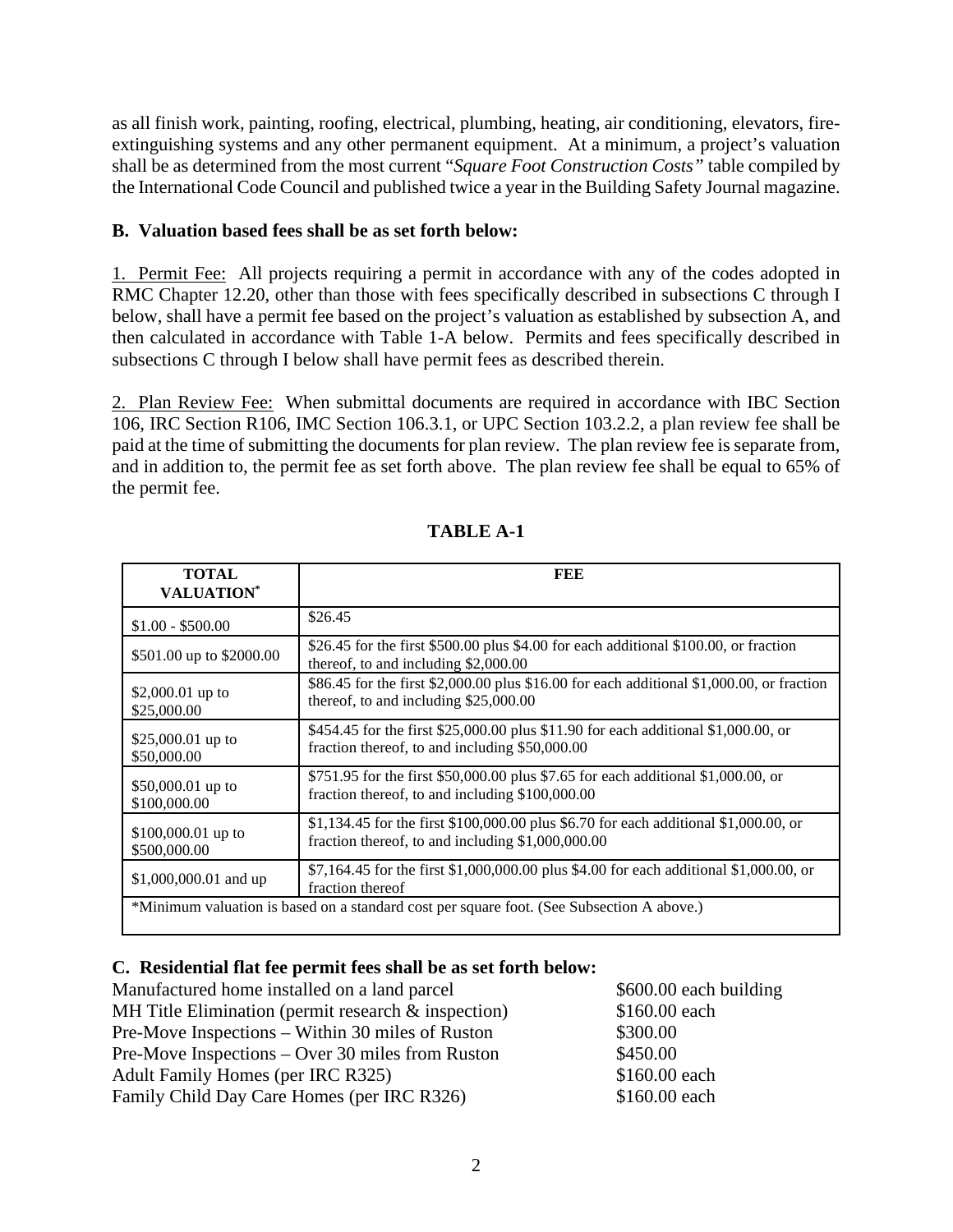| $$150.00$ each building |
|-------------------------|
| \$150.00 each parcel    |
| \$150.00 each           |
| \$150.00 each           |
| \$150.00 each           |
| \$150.00 each           |
| $$150.00$ each building |
| $$150.00$ each building |
| \$150.00 each           |
| \$150.00 each           |
| $$150.00$ each building |
|                         |

#### **D. Commercial flat fee permit fees shall be as set forth below:**

| Revised Certificate of Occupancy (no work)  | \$150.00 each cert.     |
|---------------------------------------------|-------------------------|
| Temporary building installation and removal | $$350.00$ each building |
| Demolition                                  | $$150.00$ each building |
| Fence (over 6 feet in height)               | $$150.00$ each parcel   |

#### **E. Energy Code Fees shall be as set forth below:**

In addition to the building code fees set forth above, the following energy code plan review and inspection fees are hereby established for plan review and inspections to verify compliance with the requirements of the Washington State Energy Code:

| Single Family                                      | 186.95                      |
|----------------------------------------------------|-----------------------------|
| Residential Remodel/Addition                       | 103.45                      |
| New Commercial or Multi-Family Building            |                             |
| 0 to $2,000$ square feet                           | \$387.50                    |
| $2,001$ to $5,000$ square feet                     | \$734.75                    |
| $5,001$ to 10,000 square feet                      | \$1,082.25                  |
| 10,001 square feet and over                        | \$1,516.75                  |
| <b>Commercial Remodels and Tenant Improvements</b> | 50% of the new building fee |
|                                                    | above                       |
| Warehouses                                         | 70% of the new building fee |
|                                                    | above                       |

#### **F. Miscellaneous Fees shall be as set forth below:**

| Washington State Building Code Council surcharge: | As required by RCW 19.27.085 |
|---------------------------------------------------|------------------------------|
|                                                   |                              |

Additional Review: Additional plan review required by changes, revisions, or addition to plans shall have a fee equal to \$150.00 per hour or the total cost of the permit, whichever is less.

Reactivation Fee  $\langle \langle 1$ yr.): To reactivate a permit after permit expiration, if within 1 year of expiration, the permit fee shall be one half of the amount required for a new permit, or \$650.00,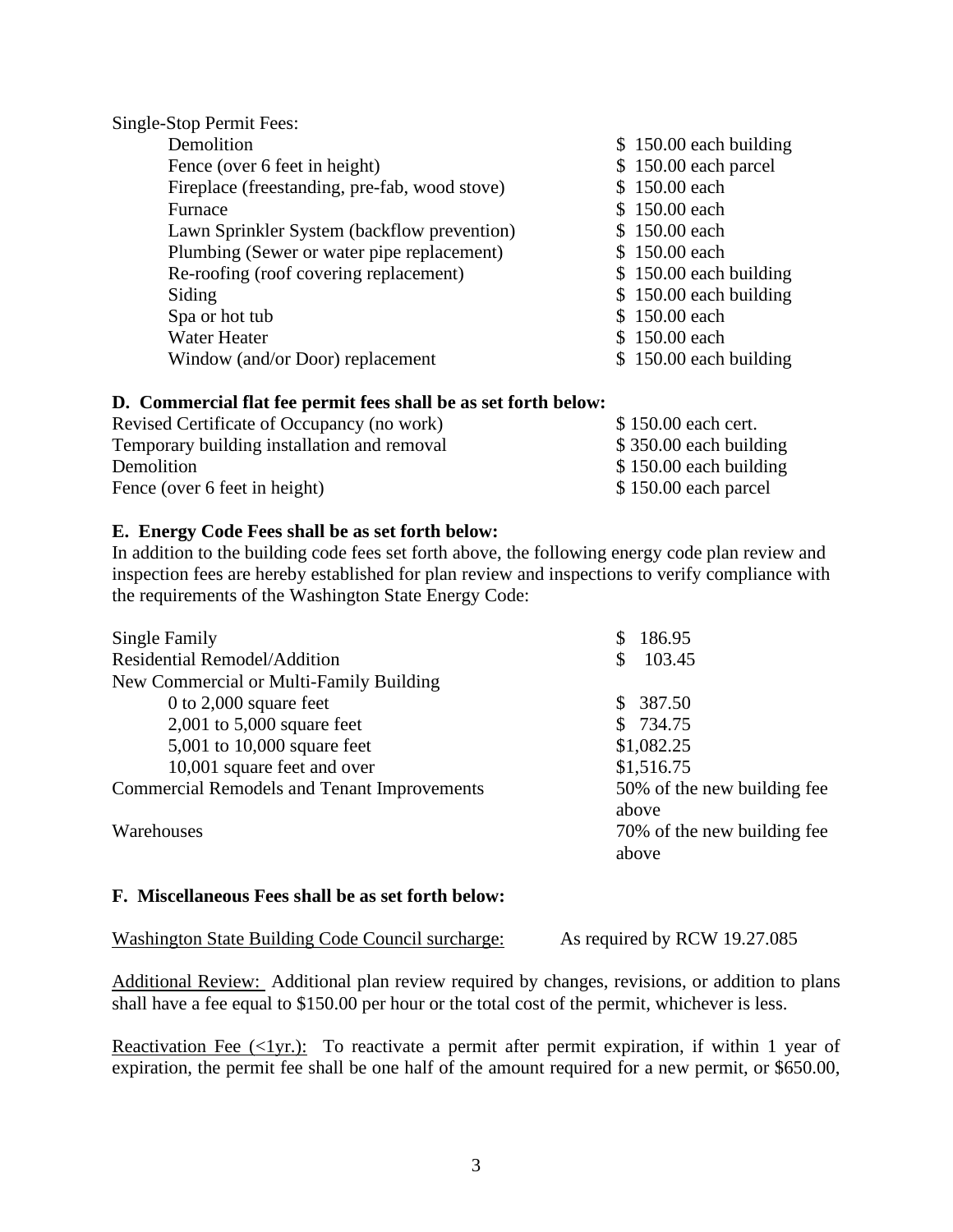whichever is less, provided no changes have been made, or will be made in the original plans and specifications for such work.

Reactivation Fee  $(>1$ yr.): To reactivate a permit any time after the permit has been expired for more than one year, a full permit fee shall be paid in the amount required for a new permit.

Reactivation Fee, Final Only: To reactivate a permit after permit expiration, to perform a final inspection only for a permit that previously had all required inspections approved other than the final inspection, a fee shall be paid of \$150.00.

Re-inspection Fee: Whenever an inspection is requested but the project is not yet ready for inspection, or if access to the site is prevented, or if temporary silt and erosion control measures are not in place, a fee shall be paid of \$150.00.

Investigation Fee: Whenever any work for which a permit is required by this code has been commenced without first obtaining such permit, an investigation fee shall be paid in an amount equal to the permit fee for such project, in addition to the required plan review and permit fees.

Stop Work Fee: (in addition to the investigation fee) \$75.00 each

Inspections Outside of Normal Business Hours Fee: (2-hour min.) \$200.00 per hour

Inspections for which no fee is specifically indicated: \$150.00 per hour

### **G. Mechanical Permit Fees shall be as set forth below:**

#### Residential:

"One-Stop" type mechanical installation \$ 150.00 Includes installation of equipment such as a furnace, heat pump, exhaust fan, fireplace or woodstove. "One-stop" permits may include multiple installations if performed at the same time.

"Two-Stop" type mechanical installations \$230.00 Includes installation of "One-Stop" type equipment along with a new natural or LP gas piping system and/or storage tank.

Residential mechanical permits, when part of a construction project for which a building permit is issued, are exempt from additional mechanical permit fees, provided mechanical equipment is identified and specified in the building plans, and inspections are coordinated with building inspection requirements.

#### Commercial:

Commercial mechanical plan review and permit fees are based on the project's valuation as determined by Sections A and B above.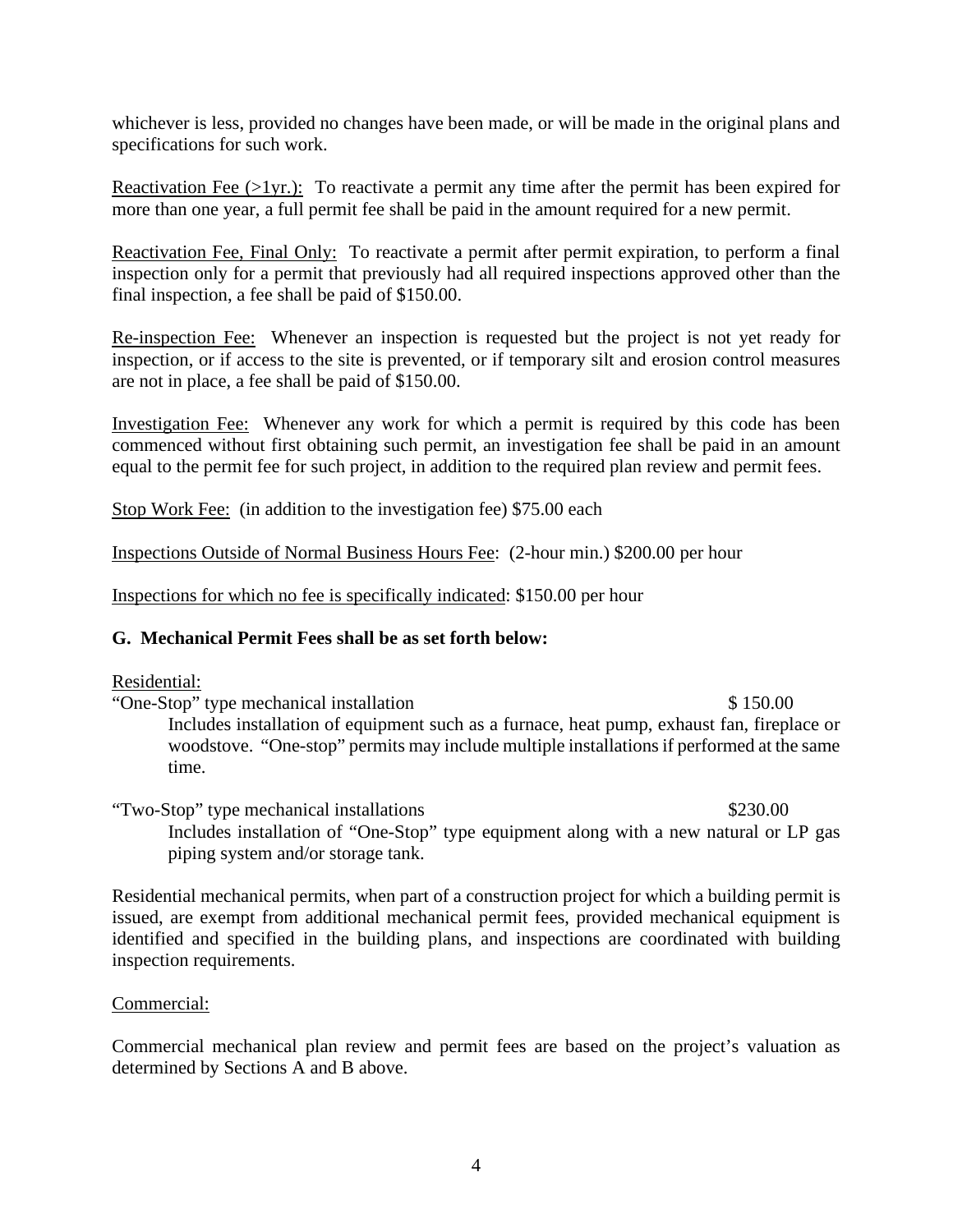Commercial mechanical permits, when part of a construction project for which a building permit is issued, are exempt from additional mechanical permit fees, provided mechanical equipment is identified and specified in the building plans, and inspections are coordinated with building inspection requirements.

## **H. Plumbing Permit Fees shall be as set forth below:**

#### Residential:

"One-Stop" type plumbing installation \$ 150.00 Includes installation or repair of plumbing systems such as the addition of supply, vent and drainage piping for a fixture such as a toilet, sink or dishwasher; replacement of a fixture or appliance such as a water heater; or replacement of an exterior building sewer lateral. "One-stop" permits may include multiple fixtures if performed at the same time.

Residential plumbing permits, when part of a construction project for which a building permit is issued, are exempt from additional plumbing permit fees, provided the plumbing system components are identified and specified in the building plans, and inspections are coordinated with building inspection requirements.

#### Commercial:

Commercial plumbing plan review and permit fees are based on the project's valuation as determined by Sections A and B above.

Commercial plumbing permits, when part of a construction project for which a building permit is issued, are exempt from additional plumbing permit fees, provided the plumbing system components are identified and specified in the building plans, and inspections are coordinated with building inspection requirements.

### **I. Fire Code Permit (FCP) fees shall be as set forth below:**

Fire Code Construction plan review and permit fees are based on the project's valuation as determined by Sections A and B above.

In addition, if specialized third party review or inspection is required, the amount of consultant fees accrued by the City of Ruston shall be paid by the permit applicant.

### **J. Fee Refunds**

The code official may authorize the refunding of any fee paid which was erroneously paid or collected. *See also* Chapter 19.01 RMC for Planning and Development Fee Procedures.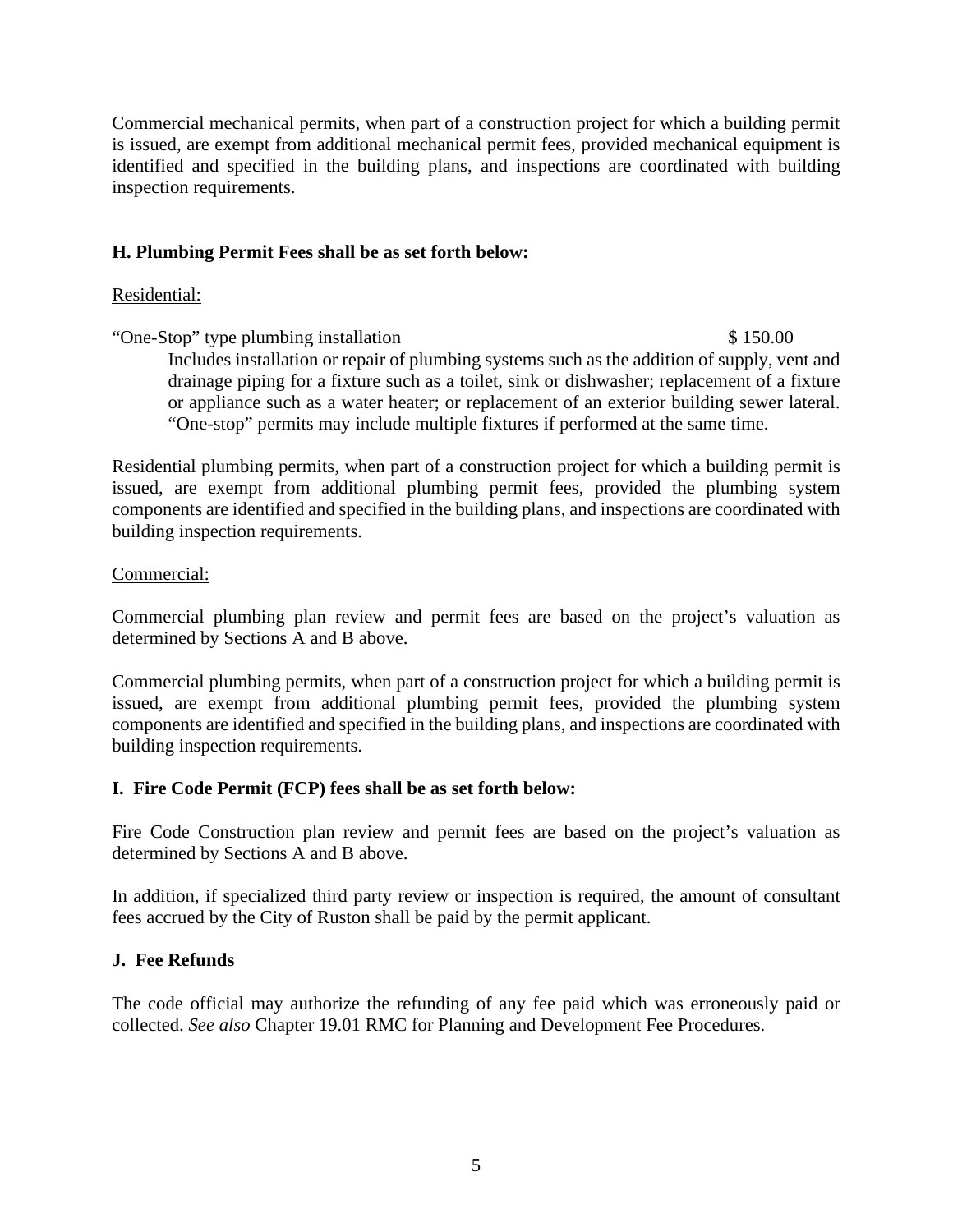The code official may authorize the refunding of not more than 80 percent of the permit fee paid when no work has been done under a permit issued in accordance with this code, provided the permit is not expired.

The code official may authorize the refunding of not more than 80 percent of the plan review fee paid when an application for a permit for which a plan review fee has been paid is withdrawn or cancelled before any review is performed.

### **K. Code Enforcement.**

| <b>Mitigation Hearing Fee:</b> | \$325.00 |
|--------------------------------|----------|
| <b>Contested Hearing Fee:</b>  | \$500.00 |

**Section 2.** The City Council establishes other fees for Planning and Engineering Service

as follows:

# **PLANNING AND ENGINEERING SERVICE DEPARTMENT FEES**

#### **Section 2.1 - Base fee and hourly rate**

- A. The base fee for Planning and Development Services (hereinafter DPD or the "Department") shall be charged as specified in this Section and shall be \$283.25.
- B. Any services provided by the Department for which an hourly charge is assessed shall be charged at a rate specified in this Section.
- C. In addition to the fees described in this "Planning and Engineering Service Department Fees" section, for each application herein, the applicant will also be required to pay the City's administrative costs. Administrative costs will be either a \$150.00 flat fee per application, or 5 percent of the consultant's fees on the application, whichever is larger.

The hourly rate for land use review is \$195.45. The rate for all other hourly fees is \$215.27 an hour except where a different hourly rate is specified in this Section. Where "DPD hourly rate" is specified in this Section, the rate is \$195.45 an hour. Minimum increments shall be in onequarter of an hour increments, in addition to other permit fees established by this Section.

### **Section 2.2 - Miscellaneous and special fees.**

- A. General. Miscellaneous and special fees shall be assessed to recover City costs for services and materials which are not otherwise specified in this Fee Resolution or where the valuation or other methodology normally used does not reflect actual conditions which may include but are not limited to the following:
	- 1. Notification, examination, consultation, testing, or inspection of proposals, sites (or locations), particular plans, construction, equipment, personnel or material which may be related to, but not directly covered by, a specific permit or approval process;
	- 2. Furnishing or certification of affidavits, reports, data, or similar documentation;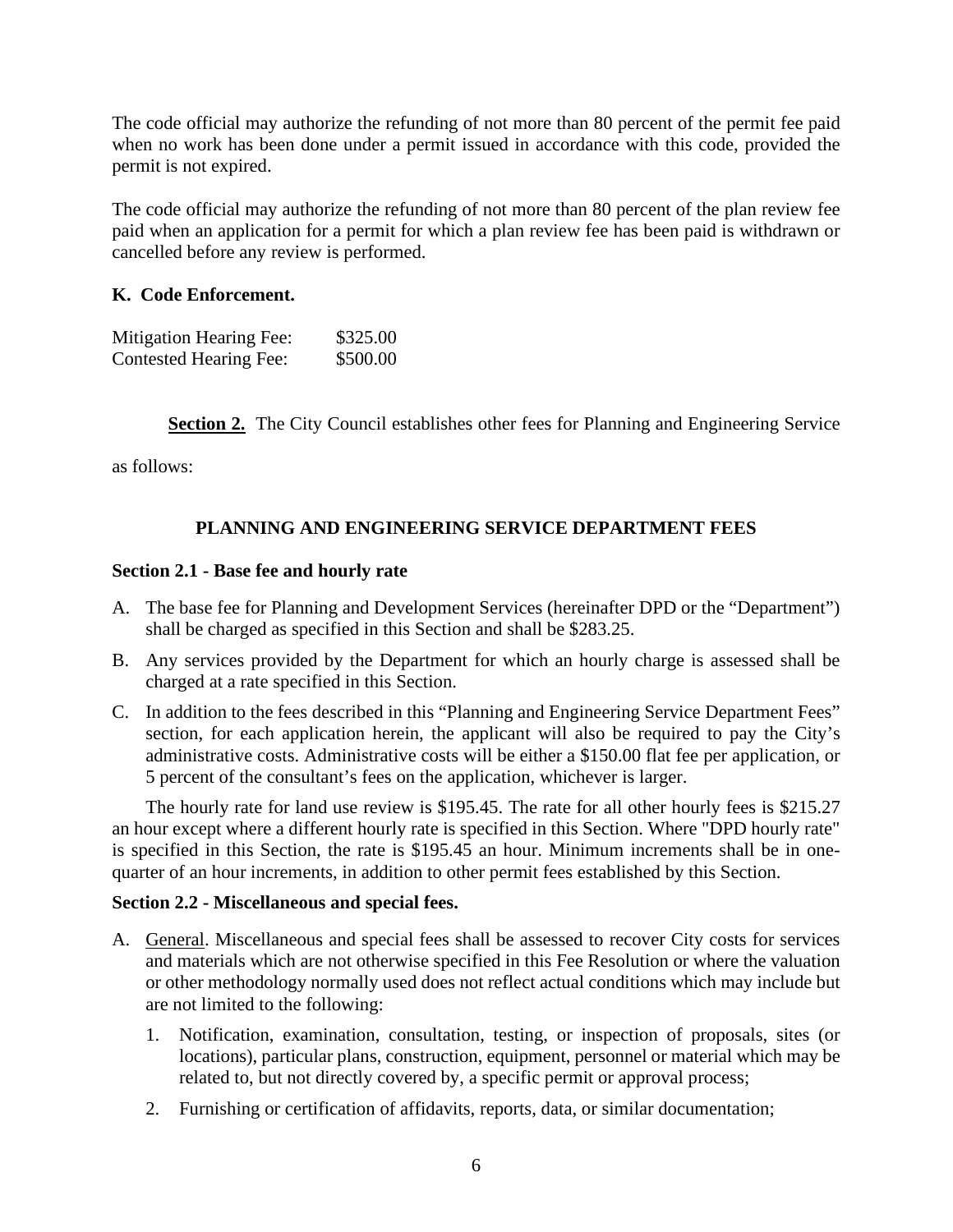- 3. Recording or filing documents with other agencies;
- 4. Delivery and mailing costs.
- 5. Rental of venues for public meetings.
- B. Failure to Cancel Missed Appointments. A fee of ½ the DPD base fee per appointment shall be charged for failure by applicant to notify the Department at least twenty-four (24) hours prior to a scheduled application intake appointment or a pre-application conference appointment that the appointment will not be kept.
- C. Expert Witness Testimony. The fee for expert witness testimony shall be the DPD hourly rate.
- D. Address Change. The fee to correct the address on an application or, if applicable, on an issued permit is \$57.20. If an address change is requested that is unrelated to an application for a permit or for an issued permit, a fee one times the base fee shall be assessed.
- E. Copies of electronic records. Charges for plans reproduced from electronic records are shown in Table B-1

| Page Size or<br>Description                                           | Paper Records                                                                                      |  |  |
|-----------------------------------------------------------------------|----------------------------------------------------------------------------------------------------|--|--|
| $8\frac{1}{2}$ " × 11"                                                | \$0.15 per printed page or actual cost if sent out                                                 |  |  |
| $8\frac{1}{2}$ " × 14"                                                | \$0.55 per printed page or actual cost if sent out                                                 |  |  |
| $11" \times 17"$                                                      | \$0.55 per printed page or actual cost if sent out                                                 |  |  |
| <b>Mailing Costs</b>                                                  | Actual cost of shipping container or envelope and postage or shipping                              |  |  |
| <b>Electronic Records</b>                                             |                                                                                                    |  |  |
| Note: Charges may be combined if more than one type of charge applies |                                                                                                    |  |  |
| <b>Scanned Pages</b>                                                  | $$0.10$ per page                                                                                   |  |  |
| $8\frac{1}{2} \times 11$                                              |                                                                                                    |  |  |
| <b>File Attachments</b>                                               | \$0.05 for up to 4 files or attachments when provided by electronic<br>delivery                    |  |  |
| Per Gigabyte                                                          | \$0.10 per gigabyte of electronic records transmission                                             |  |  |
| Media Storage                                                         | Actual cost for USB drive, CD, etc. plus actual cost of envelope and<br>postage or delivery charge |  |  |

Table B-1—FEES FOR REPRODUCTIONS FROM ELECTRONIC RECORDS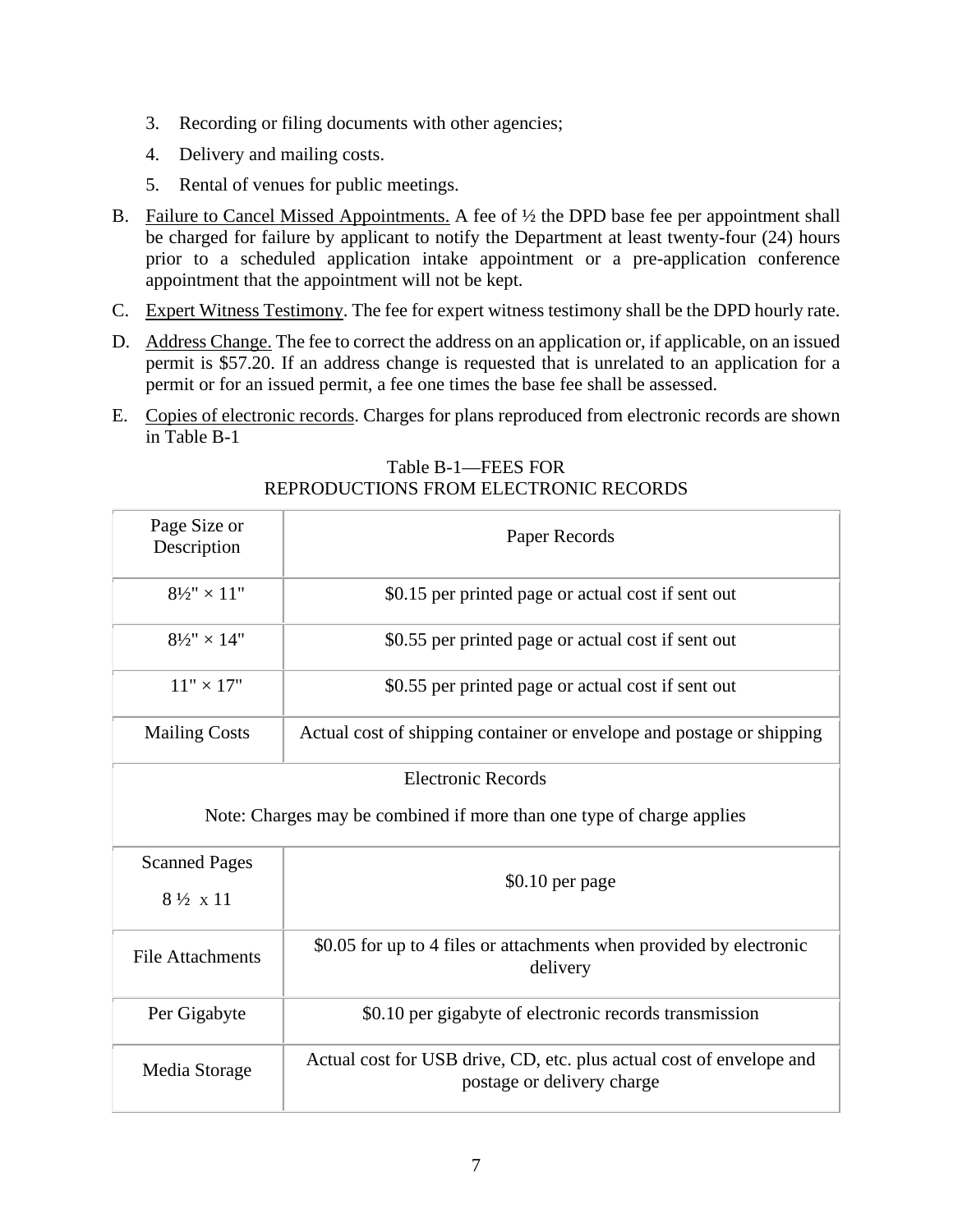F. Reinspection. To obtain a reinspection, a permit holder shall be charged at the rate of  $\frac{1}{2}$  times the base fee per reinspection. No reinspection of the work shall be performed until the required fees have been paid; provided, that in the case of boilers and refrigeration systems, the permit holder may be billed for the reinspection fee. Re-inspections of fuel-gas piping shall be charged according to this Fee Resolution.

#### **Section 2.3 - Time of collection of fees.**

- A. Fees shall be collected at the times specified in the City Code or this Fee Resolution. If not specified, the minimum fee shall be collected at the time of application. The City may bill an applicant and require payment for accrued fees at any time in the permit review process.
- B. The fee collected at the time of application will be based on Department estimates of the total fees due at the time of permit issuance. The final fees will be recalculated during review, and any additional amount due shall be collected prior to the issuance of the permit, approval, denial, decision or recommendation. Any fee in excess of the final calculated fee shall be refunded pursuant to the Refund Section below.
- C. At the time an application or permit is denied or canceled, the final fee shall be determined and collected. If a balance is due to the Department, the Mayor shall have the authority to waive fees when strict application of the fees is inconsistent with the purpose of collecting the fee.
- D. Additional fee regulations can be found in Chapter 19.01 RMC.

#### **Section 2.4 - Refunds.**

- A. Applicants may apply for refunds of fees collected pursuant to the Fee Schedule when an application or permit is withdrawn or canceled prior to the completion of the review and inspection process. For any permit that is not picked up in a timely manner and is canceled by the Director for this reason, review fees are not refundable. To request a refund, the applicant shall submit a request to the City Clerk on a refund request form. Such request must be made within 90 days of the withdrawal or cancelation of the application and may be issued only to the extent that the City's costs are less than the fee deposit. If the applicant has any outstanding balance due to the City for any other development or application procedures, any refund shall be applied to the outstanding balance(s). *See also* Chapter 19.01 RMC for Planning and Development Fee Procedures.
- B. There shall be no fee refunds unless timely requested in accordance with this section.
- C. If any applicant has any questions, concerns or dispute with a monthly invoice issued under this section, the applicant shall raise the question, concern, or dispute within thirty (30) days of the time that the charges are first included in the invoice by submitting a written question, concern, or dispute to the City Clerk. If such question, concern, or dispute is timely submitted, the City will respond to the applicant within 30 days of such submittal and any challenged amounts shall not be deemed overdue during the pendency of the City's response. The applicant may appeal the City's response within ten days of receipt of such response by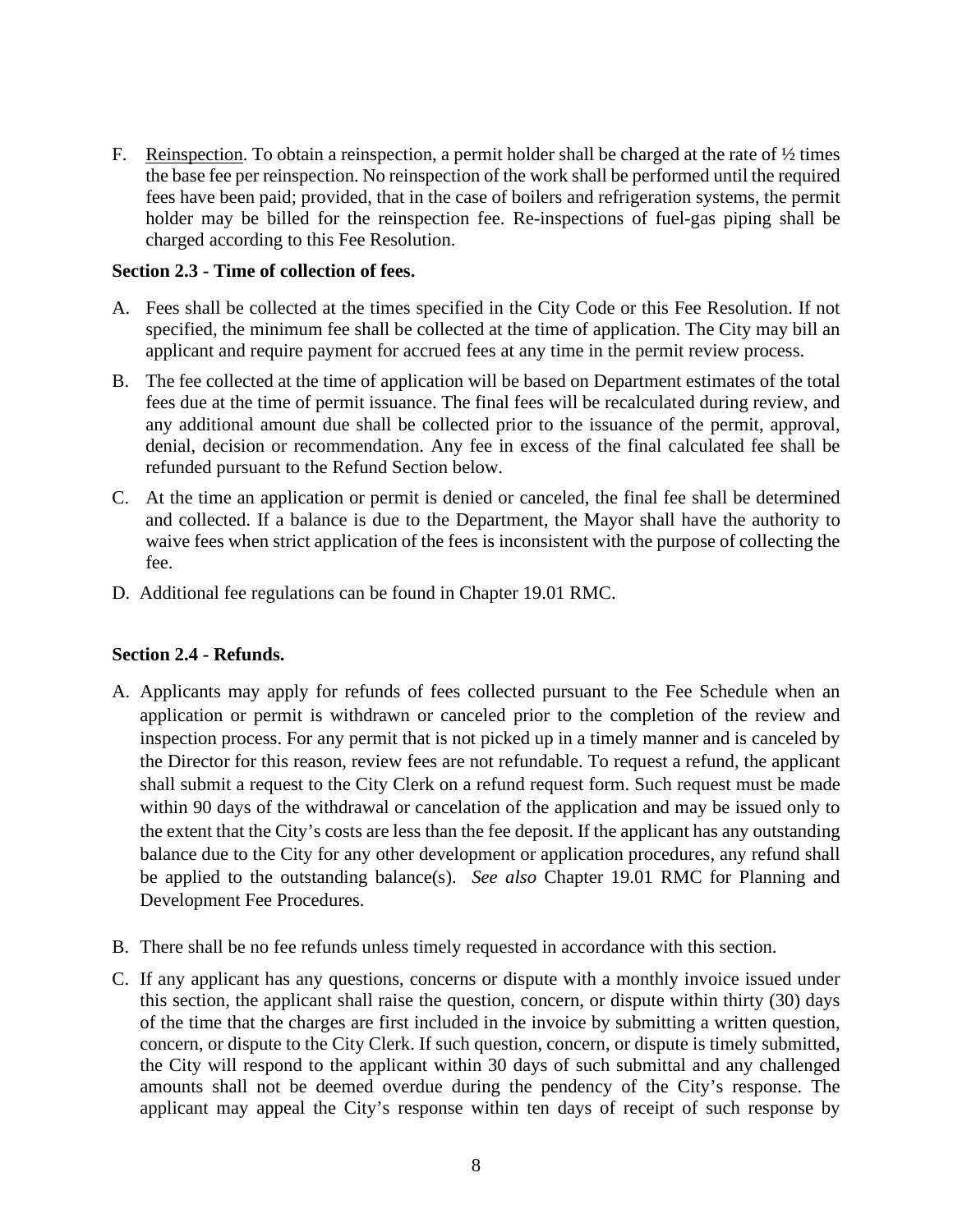requesting a meeting with the Mayor to address the issue. The Mayor's determination shall be final and not appealable by any other city process. Failure to timely notify the City of such question, concern or dispute or failure to appeal the City's decision thereon will result in a waiver of the applicant's opportunity to do so.

#### **Section 2.5 - Revisions and additions to applications.**

- A. The City may assess an additional fee for the plan examination of previous designs if a subsequent redesign of a project is submitted prior to permit issuance if the costs of review exceed or are projected to exceed the deposit. The revision fee shall be assessed at the DPD hourly rate not to exceed the fee that would have been charged for the original design, provided that if the application is a Land Use application that requires additional Land Use review, the Land Use hourly rate in effect at the time the revision is filed shall be charged for that portion of the work. The total fee is the fee for the final design plus the revision fee.
- B. The City may assess a fee in addition to fees already charged for the original permit if the applicant makes an amendment to an existing unexpired or reestablished permit. The applicable fees will be assessed for all work necessary to process the amendment, including review by the other departments, including engineering, environmental, building, electrical, etc. associated with the submitted amendment.

#### **Section 2.6 - Fees for Land Use Review.**

- A. Land Use Review Fees. The land use review fee for Master Use Permits, Council and Hearing Examiner approvals, environmentally critical area reviews and other miscellaneous reviews, research and services shall be charged according to Table C-1 unless otherwise specified. For any review, research or service that is not listed in Table C-1, the minimum fees will be determined by the Director based on the estimated complexity of work, but in no case shall be less than 0.5 hours' time the current Land Use hourly rate and in no case more than 10 hours times the current Land Use hourly rate. Additional hours worked that exceed the number covered by the minimum fee shall be charged at the current Land Use hourly rate and are required to be paid at the time of invoicing and/or prior to approval of permits. Land use review that is subject to the Land Use hourly rate may include, but is not limited to: review time for more than one technical reviewer, pre-application services, project review, permit issuance, inspection, and continued review during the building permit and construction approval phases of the project. Land Use hourly rate also includes time spent preparing for and defending the City's decision or recommendation if appealed to the Hearing Examiner.
- B. Fee Components of Land Use Review Fees. Land use review fees include a minimum land use review fee and may include an hourly fee as specified in Table C-1. The minimum land use review fee covers the number of review hours specified in Table C-1. Only one minimum fee shall be charged. Additional hours shall be charged at the rate specified in the table.
- C. Time of Payment.
	- 1. Pre-application Conference Fee. The fee for land use pre-application conference specified in Table C-1 shall be paid prior to the conference.
	- 2. Minimum Land Use Review Fee. The minimum land use review fee specified in Table C-1 shall be paid at the time of application submittal. For projects entailing hourly fees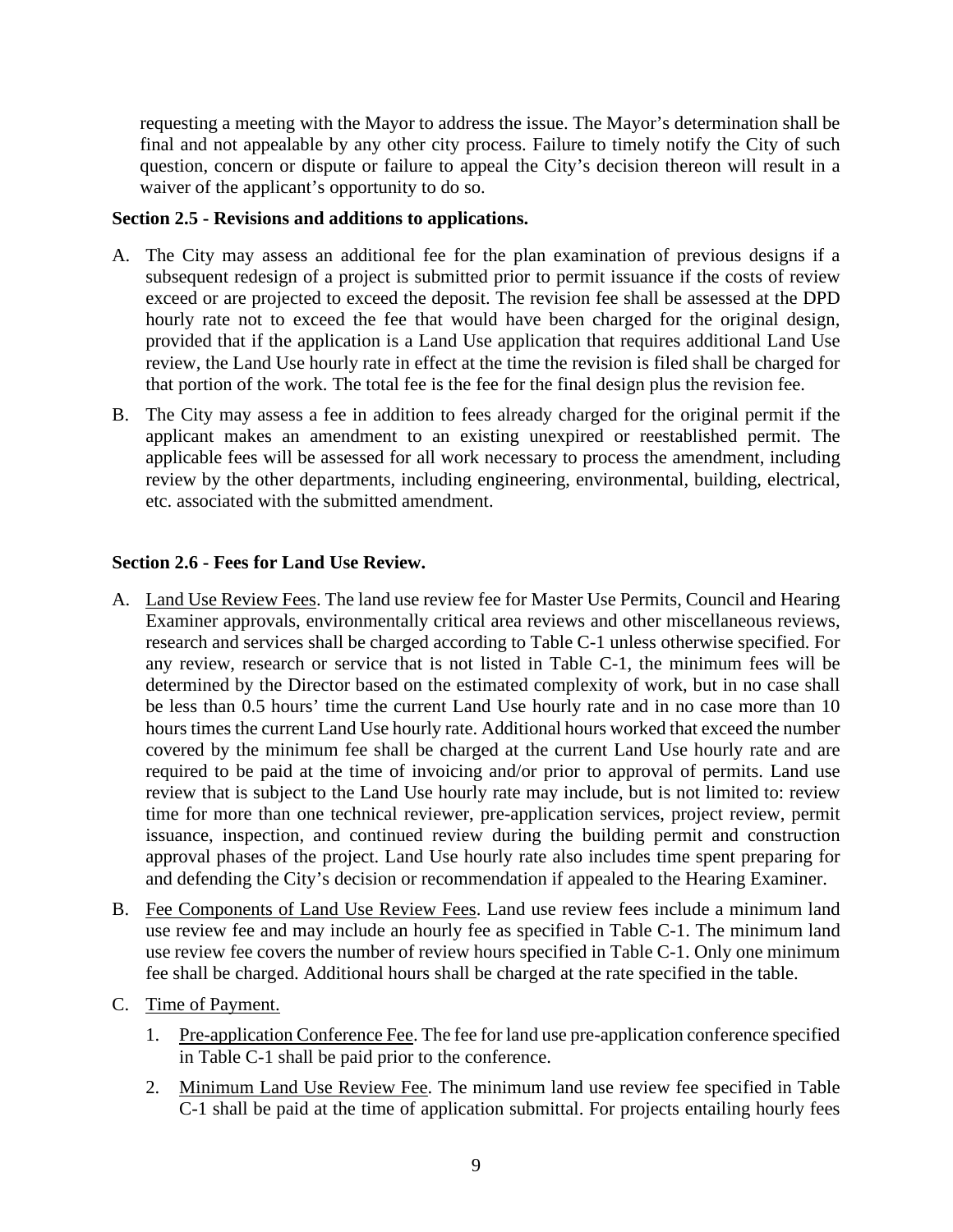in addition to the minimum land use review fee, the City will require periodic progress payments to be made during the application review process.

- 3. The following fees and amounts are due at the times specified below:
	- a. Monthly billing for hourly fees accrued above the minimum fee will be payable upon receipt of invoice.
	- b. All outstanding DPD fees shall be paid prior to the publication of a decision or recommendation on the application and prior to issuance of the permit. The actual charges and fees paid shall be reconciled and all outstanding balances are due and payable on demand. In cases where no published decision or recommendation is required, fees owed shall be paid prior to issuance of the permit, or issuance of a letter.
	- c. For Council and Hearing Examiner approvals, the fee due for work up to and through final Council or Hearing Examiner action shall be paid at the time the recommendation of the Director is available for public review and before it is forwarded for final action. In addition to periodic monthly billings for actual charges during the Council or Hearing Examiner proceedings, after final Council or Hearing Examiner action, the actual charges and all outstanding fee balances shall be due and payable upon demand, and prior to issuance of the permit.
	- d. For early design guidance projects entailing hourly fees in addition to the minimum land use review fee, all outstanding fees shall be paid upon application for the master use permit. Any hours paid by the minimum land use review fee but not spent at the time of application for the master use permit shall be credited toward land use review of the master use permit application.
- D. Additional Review. In addition to the fees set in Table C-1, review time required on a project prior to, or in lieu of, an application will be charged hourly as determined by the Director.
- E. Correction Fee. After written notice to the applicant, a Correction Fee of \$380 may be charged for each additional correction cycle required due to lack of response from the applicant.
- F. Fees for all environmentally critical areas reviews apply to environmentally critical areas inside or outside the Shoreline District.
- G. Additional regulations on fees can be found in Chapter 19.01 RMC.

| <b>REVIEW PROCESS</b><br><b>TYPE</b> | <b>DESCRIPTION</b>                                                                                    | <b>BASE FEE</b> **All Fees are<br>Estimates and could vary<br>based upon actual<br>consultant time used** |
|--------------------------------------|-------------------------------------------------------------------------------------------------------|-----------------------------------------------------------------------------------------------------------|
|                                      |                                                                                                       | The Base Fee is due at the<br>time of application.                                                        |
| <b>Administrative Review</b>         | Administrative review is completed by Planning<br>Services Department staff without a public hearing. | Included in Applicable Fee                                                                                |

# **TABLE C-1.**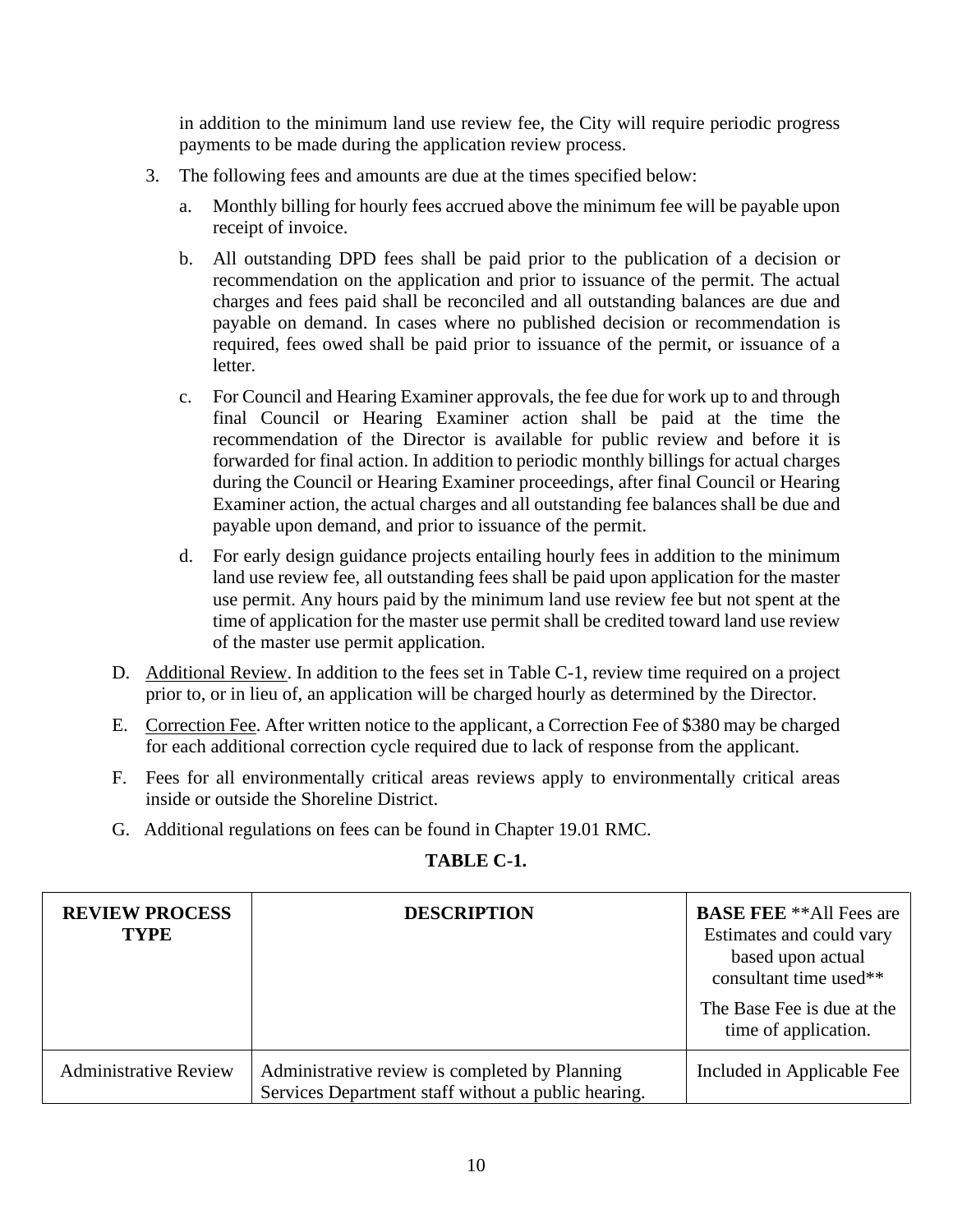|                                     | Final decisions are issued by the Mayor or Land Use<br>Administrator and are appealable to the City Council                                                                                                                                                                                                                                                                                                                                                                                                                                                                                                                                                                               |            |
|-------------------------------------|-------------------------------------------------------------------------------------------------------------------------------------------------------------------------------------------------------------------------------------------------------------------------------------------------------------------------------------------------------------------------------------------------------------------------------------------------------------------------------------------------------------------------------------------------------------------------------------------------------------------------------------------------------------------------------------------|------------|
| Legislative Review                  | This type of review is done through a process by which<br>the Planning Services Department staff will review a<br>project and then make a recommendation to the City<br>Planning Commission, who in turn makes a<br>recommendation to the City Council. The first meeting,<br>called a work study session is held before the Planning<br>Commission. The second meeting is a public hearing,<br>which is also held before the Planning Commission.<br>Once completed, an ordinance is presented to City<br>Council at their regularly scheduled meetings for 1st<br>reading, followed by a 2nd reading at the following<br>Council meeting. SEPA is usually required for this<br>process. | $$4,950**$ |
| Quasi-Judicial Review               | This type of review is done through a process by which<br>the Planning Services<br>Department staff will review a project and then make a<br>recommendation to the City Planning Commission,<br>who in turn makes a recommendation to the City<br>Council. A public hearing, immediately followed by<br>closed record deliberations, is held before the Planning<br>Commission. Once completed, an ordinance is<br>presented to City Council at their regularly scheduled<br>meetings for 1st reading, followed by a 2nd reading at<br>the following Council meeting. SEPA is usually<br>required for this process.                                                                       | \$4,290**  |
| Pre-Application<br>(Administrative) | Pre-Application Meeting (Applicant presents project to<br>staff and Mayor)                                                                                                                                                                                                                                                                                                                                                                                                                                                                                                                                                                                                                | $$633 **$  |
| Administrative<br>Interpretation    | Interpretation of City's Development Regulations,<br>Zoning Map or Comprehensive Plan – Chapter 19.09<br><b>RMC</b>                                                                                                                                                                                                                                                                                                                                                                                                                                                                                                                                                                       | $$550**$   |
| Amendment to<br>Comprehensive Plan  | Map Amendment (Legislative Review Required)                                                                                                                                                                                                                                                                                                                                                                                                                                                                                                                                                                                                                                               | $$3,163**$ |
| Amendment to<br>Comprehensive Plan  | Text Amendment (Legislative Review Required)                                                                                                                                                                                                                                                                                                                                                                                                                                                                                                                                                                                                                                              | \$2,888 ** |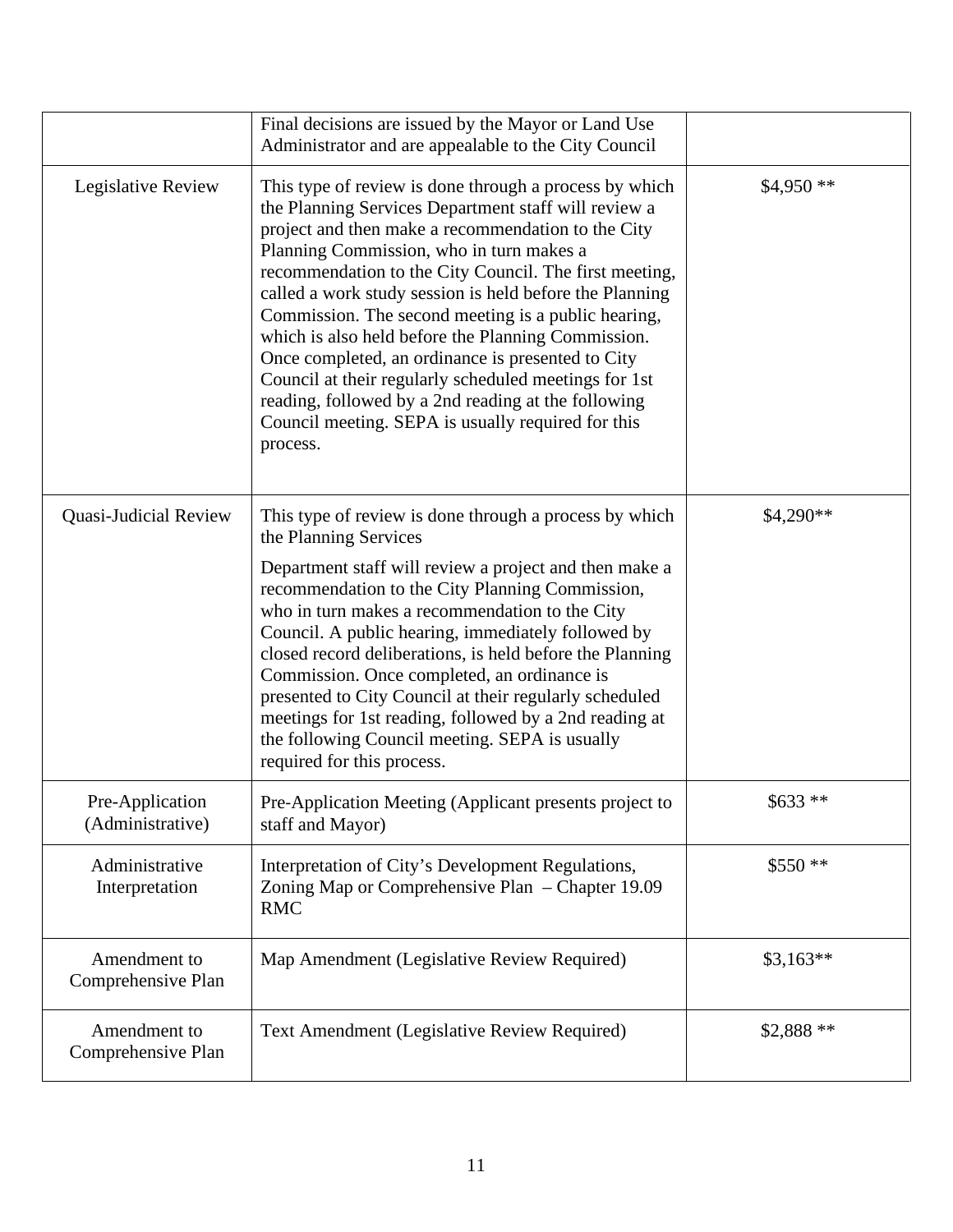| Amendment to Zoning<br>Code            | Zoning Map Amendment/Rezone, Area-wide<br>(Legislative Review Required)         | $$3,330**$ |
|----------------------------------------|---------------------------------------------------------------------------------|------------|
| Amendment to Zoning<br>Code            | Zoning Map Amendment/Rezone, Site-specific (Quasi-<br>Judicial Review Required) | $$3,330**$ |
| Amendment to Zoning<br>Code            | Text Amendment (Legislative Review Required)                                    | \$3,025**  |
| <b>Conditional Use Permit</b>          | Accessory Dwelling Unit (Quasi-Judicial Review<br>Required)                     | $$1,788**$ |
| <b>Conditional Use Permit</b>          | All Other Conditional Uses (Quasi-Judicial Review<br>Required)                  | $$2,750**$ |
| Variance                               | (Quasi-Judicial Review Required)                                                | $$2,750**$ |
| <b>Special Use Permit</b>              | (Quasi-Judicial Review Required)                                                | $$2,915**$ |
| <b>Master Development</b><br>Plan      | Initial Development Plan Review (Quasi-Judicial<br>Review Required)             | $$5,913**$ |
| <b>Master Development</b><br>Plan      | Amendments (Quasi-Judicial Review Required)                                     | $$3,163**$ |
| <b>Master Development</b><br>Plan      | Amendment (Administrative)                                                      | $$2,750**$ |
| Long Subdivisions                      | Preliminary Plat (Quasi-Judicial Review Required)                               | $$5,088**$ |
| Long Subdivisions                      | Final Plat (Administrative)                                                     | \$3,988 ** |
| <b>Short Subdivision</b>               | Short Plat (Administrative)                                                     | $$5,088**$ |
| <b>Short Subdivision</b>               | Short Plat Amendments (Administrative)                                          | \$3,988 ** |
| <b>Short Subdivision</b>               | Boundary Line Adjustments (Administrative)                                      | $$3,300**$ |
| <b>Shoreline Management</b><br>Permits | Substantial Development Permit (Quasi-Judicial<br><b>Review Required)</b>       | $$4,538**$ |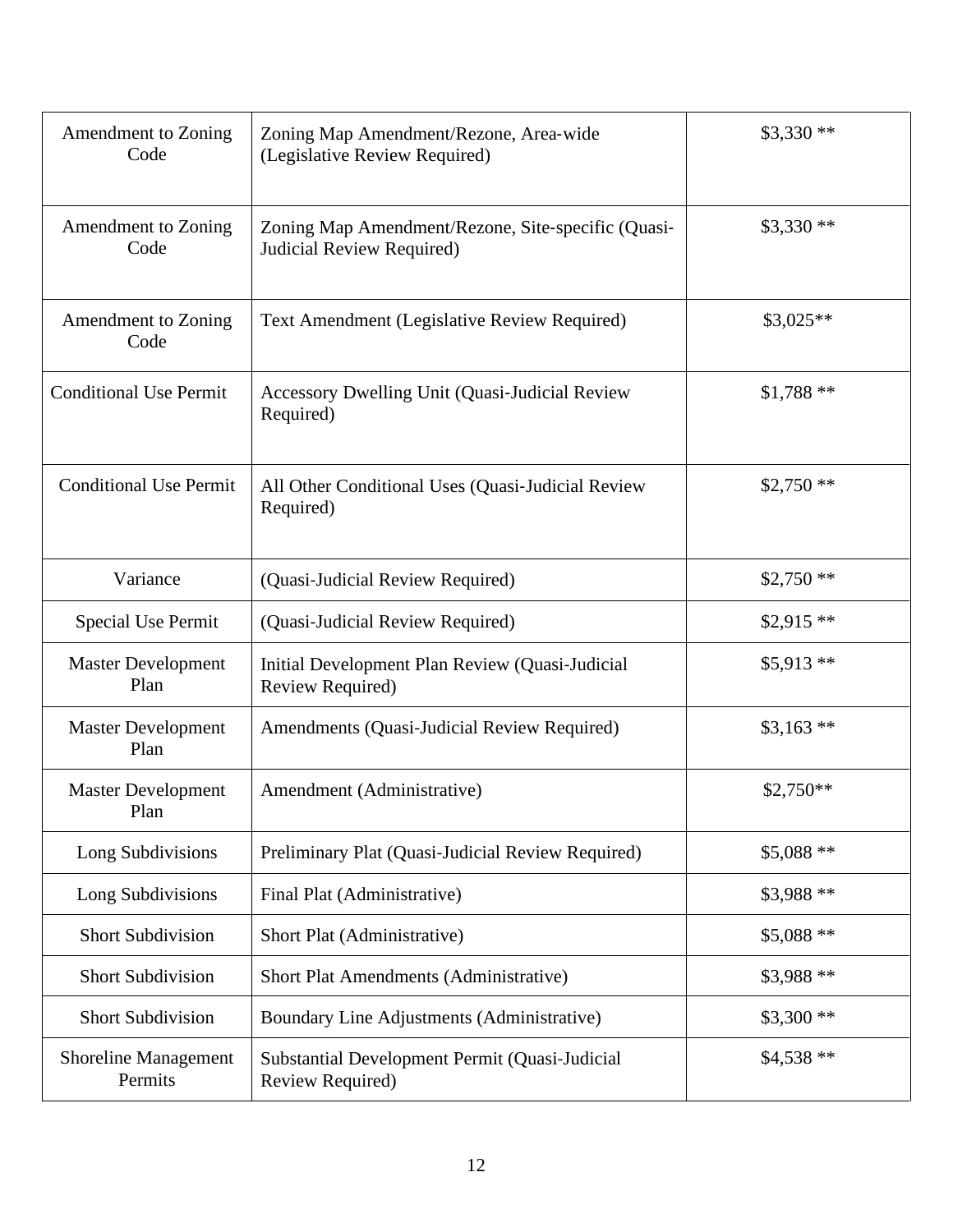| <b>Shoreline Management</b><br>Permits                                                | Shoreline Variance (Quasi-Judicial Review Required)                              | $$4,538**$  |
|---------------------------------------------------------------------------------------|----------------------------------------------------------------------------------|-------------|
| <b>Shoreline Management</b><br>Permits                                                | Shoreline Conditional Use Permit (Quasi-Judicial<br>Review Required)             | $$4,538**$  |
| <b>Shoreline Management</b><br>Permits                                                | Request for Exemption (Administrative)                                           | $$413 **$   |
| <b>Shoreline Management</b><br>Permits                                                | Text/Map Amendments to Shoreline Master Program<br>(Legislative Review Required) | $$4,263$ ** |
| <b>Personal Wireless</b><br>Telecommunication<br>Facilities                           | (Quasi-Judicial Review Required)                                                 | $$3,163**$  |
| <b>Wetlands/Critical Areas</b><br>Analysis<br>(Administrative)                        | Steep Slopes/Erosion Hazard/Landslide Hazard                                     | $$2,063$ ** |
| <b>Wetlands/Critical Areas</b><br>Analysis<br>(Administrative)                        | <b>Critical Habitat/Streams</b>                                                  | $$1,788**$  |
| <b>Wetlands/Critical Areas</b><br>Analysis<br>(Administrative)                        | Aquifer Recharge Hydro-geologic Report                                           | $$1,788**$  |
| Wetlands/Critical A<br><b>Wetlands/Critical Areas</b><br>Analysis<br>(Administrative) | Wetlands Preliminary Site Investigation                                          | $$413 **$   |
| <b>Wetlands/Critical Areas</b><br>Analysis<br>(Administrative)                        | <b>Wetlands Report Review</b>                                                    | $$1,650**$  |
| <b>Wetlands/Critical Areas</b><br>Analysis<br>(Administrative)                        | Wetland/Buffer Modification                                                      | $$1,650**$  |
| <b>Wetlands/Critical Areas</b><br>Analysis<br>(Administrative)                        | <b>Reasonable Use Permit</b>                                                     | $$1,650**$  |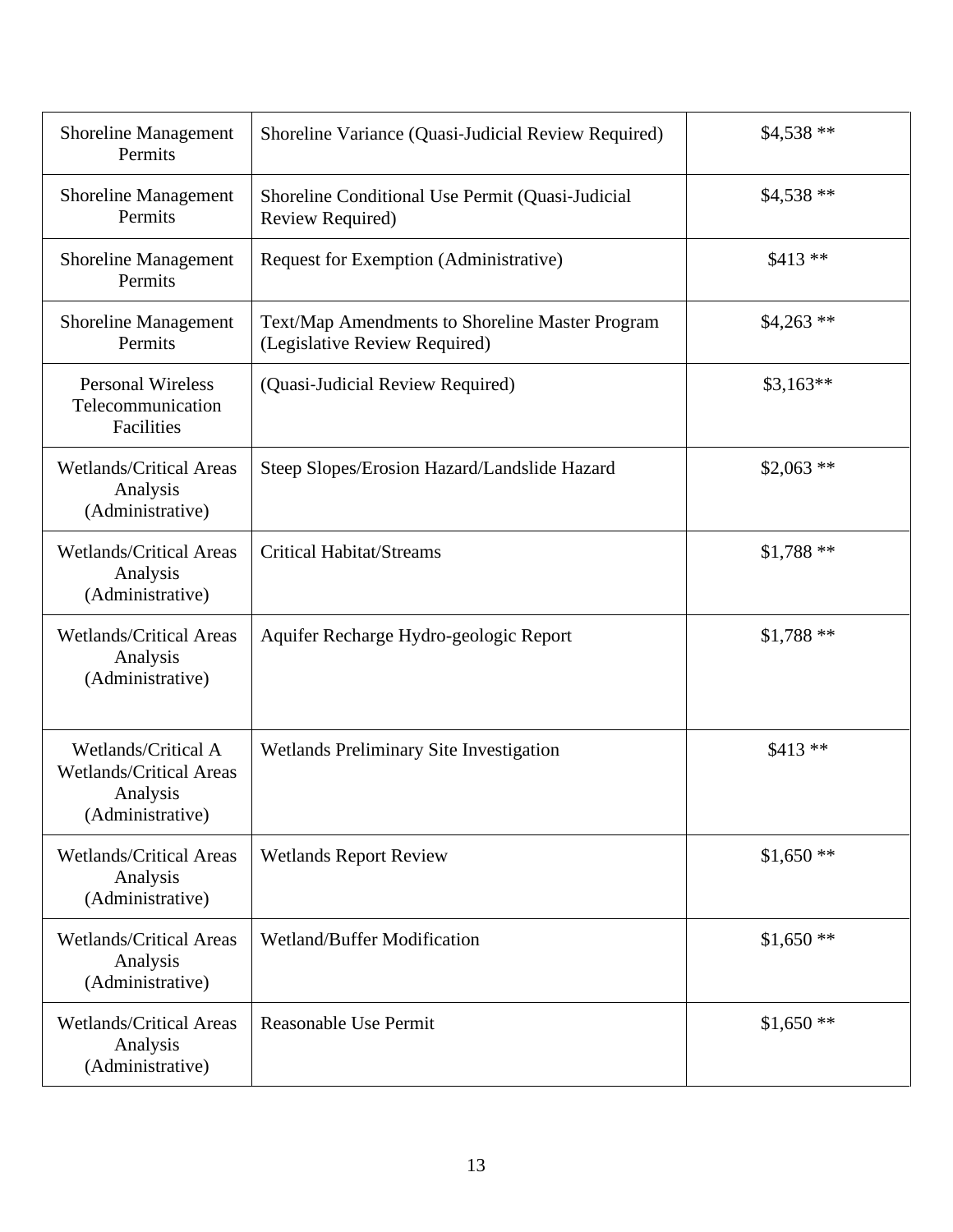| <b>Wetlands/Critical Areas</b><br>Analysis<br>(Administrative) | Flood Plain Development                                                                               | $$2,063$ **           |
|----------------------------------------------------------------|-------------------------------------------------------------------------------------------------------|-----------------------|
| Zoning Review/Design<br>Review/Site Plan Review                | Single Family Residence/Remodel Zoning Review<br>(Administrative)                                     | \$963**               |
| Zoning Review/Design<br>Review/Site Plan Review                | Multifamily (3 or more attached dwelling units)<br>(Administrative, Quasi-Judicial at Mayor's Option) | \$825/dwelling unit** |
| Zoning Review/Design<br>Review/Site Plan Review                | Non-Residential Site Plan Review (Administrative,<br>Quasi-Judicial at Mayor's option)                | $$5,913**$            |
| Zoning Review/Design<br>Review/Site Plan Review                | Non-Residential Tenant Improvement (Interior)                                                         | $$275**$              |
| Zoning Review/Design<br>Review/Site Plan Review                | Non-Residential Remodel/Tenant Improvement<br>(Exterior)                                              | $$1,513**$            |
| Zoning Review/Design<br>Review/Site Plan Review                | Site Plan Amendment (Administrative, Quasi-Judicial<br>at Mayor's option)                             | $$1,925**$            |
| Zoning Review/Design<br>Review/Site Plan Review                | Unclassified Use Permit (Quasi-Judicial Review<br>Required)                                           | \$2,888**             |
| Zoning Review/Design<br>Review/Site Plan Review                | Zoning and Use Verification Letter (Administrative)                                                   | \$138**               |
| Zoning Review/Design<br>Review/Site Plan Review                | Other Minor Building Permits (Administrative)                                                         | Varies                |
| <b>Related Measures</b>                                        | (RMC 25.01.140(d))                                                                                    | Varies                |
| <b>Street Excavation Permit</b>                                | Planning/Engineering Services Department Review<br>(Administrative)                                   | $$2,750**$            |
| Right of Way<br><b>Encroachment Permit</b>                     | Encroachment; Commercial                                                                              | \$963**               |
| <b>Right of Way</b><br><b>Encroachment Permit</b>              | Short Term; Temporary                                                                                 | \$963**               |
| <b>Right of Way Master Use</b><br>Permit                       | <b>Right of Way Master Use Permit</b>                                                                 | $$4,125**$            |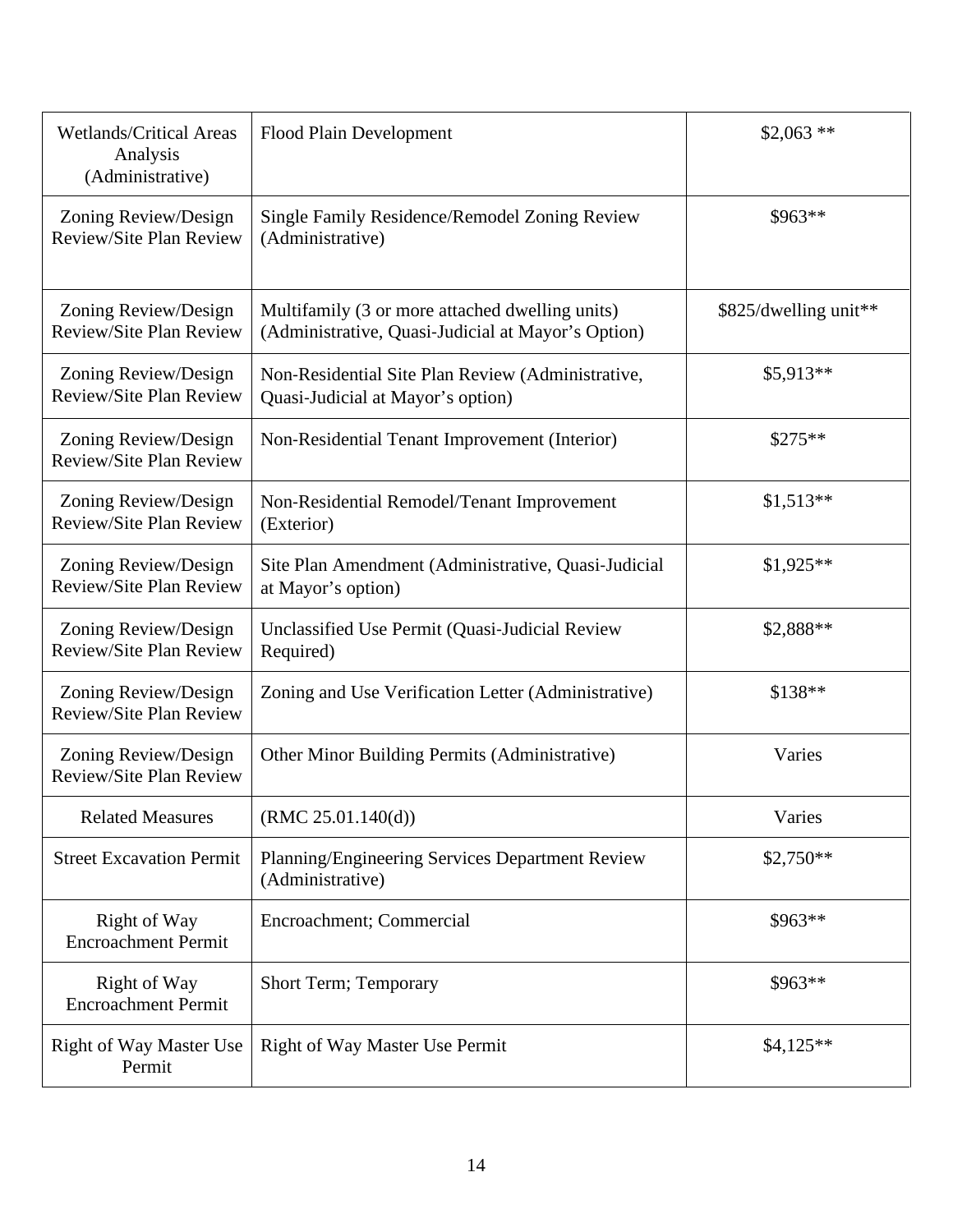| <b>Sign Permits</b>                              | RES Zone Signs (Administrative)                                                                                                                            | $$275**$                                                             |
|--------------------------------------------------|------------------------------------------------------------------------------------------------------------------------------------------------------------|----------------------------------------------------------------------|
| <b>Sign Permits</b>                              | COM/COM-P Zone Signs (Administrative)                                                                                                                      | $$275**$                                                             |
| <b>Street Vacation</b>                           | Filing Petition (Chapter 14.07 RMC)                                                                                                                        | \$550**, plus an additional<br>\$110 for each owner over 5<br>owners |
| <b>Street Vacation</b>                           | Post Hearing Fee                                                                                                                                           | \$550** deposit for actual<br>expenses incurred                      |
| <b>Street Vacation</b>                           | Appraisal                                                                                                                                                  | $$1,100**$ (deposit towards<br>actual cost of appraisal)             |
| Nonconforming Use and<br><b>Structure Review</b> | Nonconforming Use Review (Administrative)                                                                                                                  | \$963**                                                              |
| Nonconforming Use and<br><b>Structure Review</b> | Change from one nonconforming use to another<br>(Administrative)                                                                                           | \$825**                                                              |
| Nonconforming Use and<br><b>Structure Review</b> | Nonconforming structure review (Administrative)                                                                                                            | \$8,963*                                                             |
| Appeals                                          | To City Council or Hearing Examiner on project permit<br>application or comprehensive plan amendment                                                       | \$500.00                                                             |
|                                                  | To City Council or Hearing Examiner on Mitigation<br>Hearing                                                                                               | \$325.00                                                             |
|                                                  | To Hearing Examiner on Contested Appeal Hearing<br>(code enforcement)                                                                                      |                                                                      |
|                                                  | Any other appeals to the Hearing Examiner unspecified                                                                                                      | \$500.00                                                             |
|                                                  |                                                                                                                                                            | \$500.00                                                             |
| Appeals                                          | For preparation of a record for any judicial appeal, the<br>appellant shall pay all actual costs of preparing the<br>record as provided in RCW 36.70C.100. | Varies                                                               |
| <b>SEPA</b>                                      | <b>Checklist Review/Issue Determination</b><br>(Administrative)                                                                                            | $$2,338**$                                                           |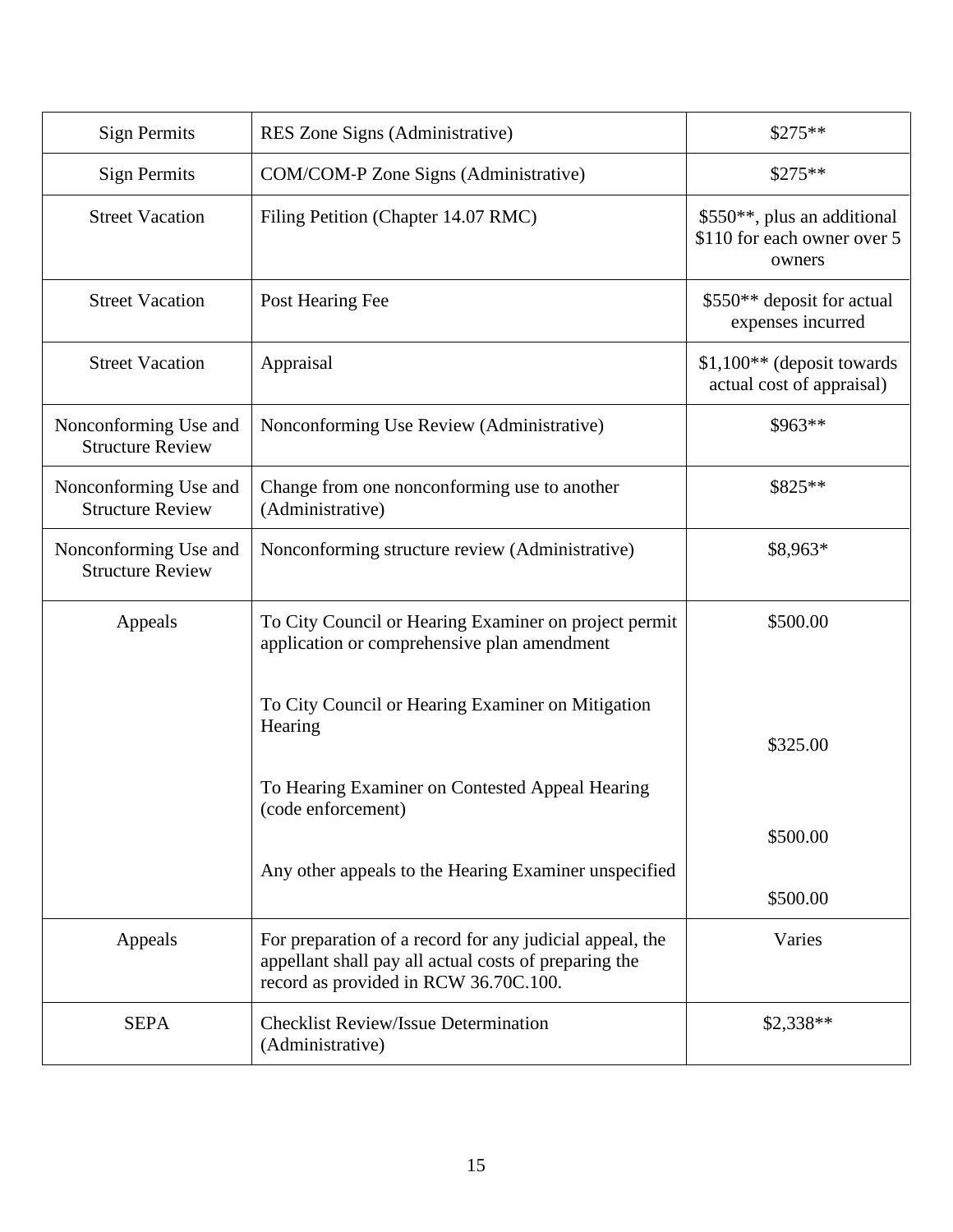| <b>SEPA</b>                            | Adoption/Review of Existing Determination<br>(Administrative)                                                                                                                                                                                                                                                                                                                                                                                                | \$413**                                                                                      |
|----------------------------------------|--------------------------------------------------------------------------------------------------------------------------------------------------------------------------------------------------------------------------------------------------------------------------------------------------------------------------------------------------------------------------------------------------------------------------------------------------------------|----------------------------------------------------------------------------------------------|
| <b>SEPA</b>                            | Environmental Impact Statement (Administrative)                                                                                                                                                                                                                                                                                                                                                                                                              | Varies                                                                                       |
| Miscellaneous Document<br>Review       | Review of environmental, engineering, or construction<br>plan documents related to EPA/superfund cleanup<br>process                                                                                                                                                                                                                                                                                                                                          | Varies but will be charged<br>based on actual consultant<br>costs plus administrative<br>fee |
| Legal Review                           | Applies whenever legal review or legal work is<br>required for a permit or application, including but not<br>limited to preparing or reviewing franchise agreements,<br>right of way vacations, drafting development<br>agreements, preparation of real estate documents such<br>as easements or covenants, agreements for right of way<br>encroachments, or when necessary to prepare or<br>approve warranty or bonding documents for right of<br>way work. | \$350 per hour                                                                               |
| <b>Requests for Time</b><br>Extensions | (Review process determined by original permit type)                                                                                                                                                                                                                                                                                                                                                                                                          | Varies                                                                                       |
| <b>Advertising Fees</b>                | For those applications which require public<br>notification, the applicant shall bear the costs of all<br>advertising, publishing/copying, and postage                                                                                                                                                                                                                                                                                                       | Varies                                                                                       |

Section 3. The City Council establishes fees for other miscellaneous items as follows:

# **OTHER MISCELLANEOUS FEES.**

| <b>FEE TYPE</b>                                   | <b>DESCRIPTION</b>                                                                                                                                                                                                                                                                      | FEE                                       |
|---------------------------------------------------|-----------------------------------------------------------------------------------------------------------------------------------------------------------------------------------------------------------------------------------------------------------------------------------------|-------------------------------------------|
| Recovery of Charges for<br><b>Emergency Calls</b> | Any person who requests emergency medical aid for<br>himself, or on whose behalf such request for service is<br>reasonably made, for which aid the responding agency<br>charges the City, shall within 30 days after demand<br>thereof reimburse the City for the amount of such charge | Varies – Actual Cost                      |
| Fire Inspection                                   | Fire inspection of commercial properties where such<br>inspection is conducted by or under the direction of the<br>Pierce County Fire Prevention Bureau.                                                                                                                                | Varies – Actual cost<br>charged by Bureau |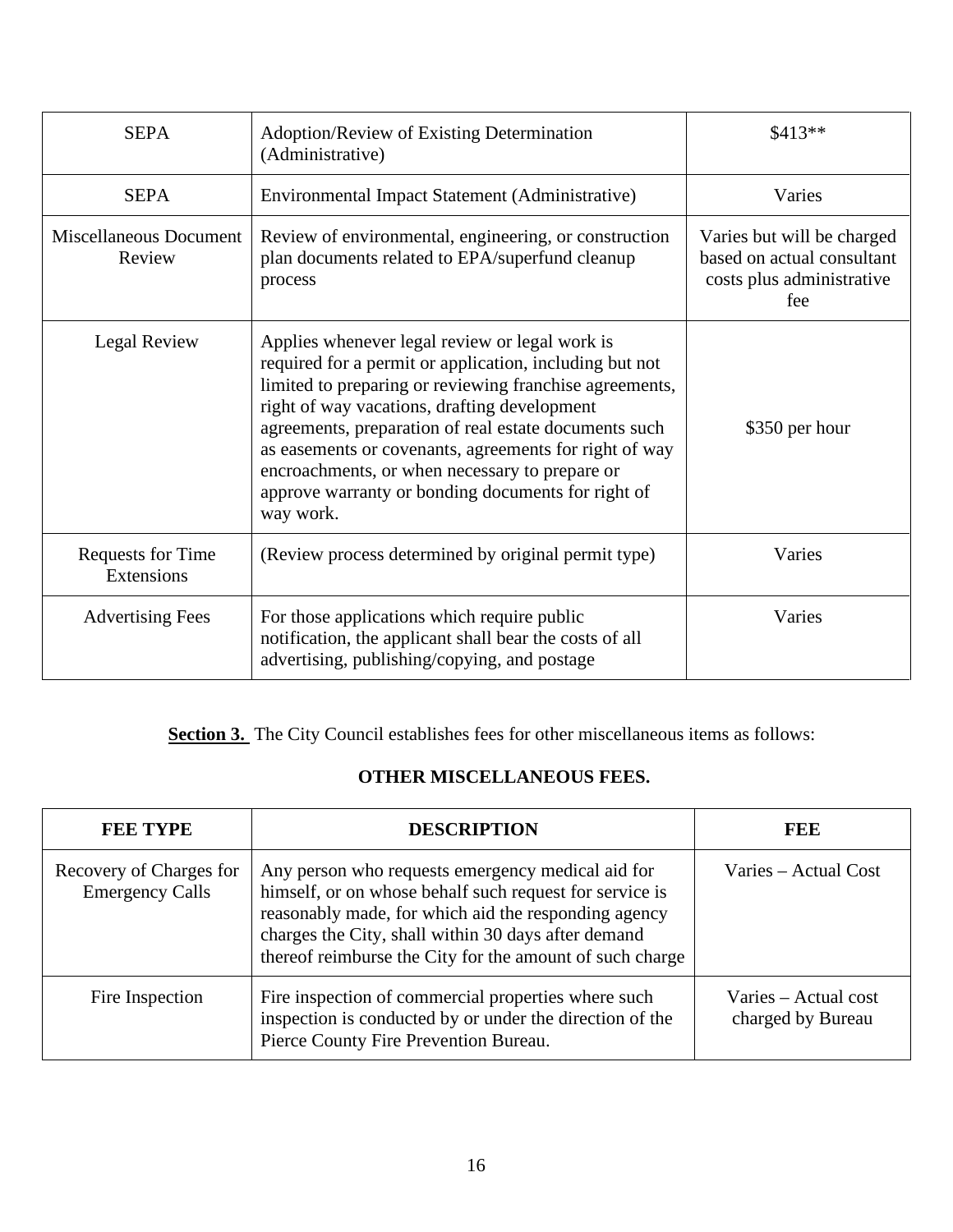| <b>Returned Check Charge</b>                                                                                         | For any check paid to City of Ruston that is returned for<br>insufficient funds                                  | \$25.00                                                   |
|----------------------------------------------------------------------------------------------------------------------|------------------------------------------------------------------------------------------------------------------|-----------------------------------------------------------|
| Photocopy                                                                                                            | Per page fee for copy requests (black & white, standard<br>paper size)*                                          | $$0.15$ /page*                                            |
| Photocopy                                                                                                            | Per page fee for copy requests in color or sent out to<br>outside copy center which are not standard paper size* | Actual cost incurred by<br>the City*                      |
| Scanning or Electronic<br>Copies                                                                                     | Scanned pages, files sent by email, e-records<br>transmission, storage media containing files                    | As set forth in the City's<br><b>Public Records Rules</b> |
| CD or Electronic Storage                                                                                             | Electronic documents onto CD or USB                                                                              | As set forth in the City's<br><b>Public Records Rules</b> |
| Audio                                                                                                                | Copies of audio recordings*                                                                                      | $$5.50$ /recording*                                       |
| *NOTE: for copying charges for public records requests, see Chapter 1.17 RMC and Ruston Public Records Act<br>Rules. |                                                                                                                  |                                                           |

**Section 4.** The City Council establishes the following fees for business licensing, as

described in Subtitle 5.05 RMC:

| Description                                                                                                                                                                     | Fee      | <b>RMC</b>    |  |
|---------------------------------------------------------------------------------------------------------------------------------------------------------------------------------|----------|---------------|--|
| <b>Annual Business License</b>                                                                                                                                                  |          |               |  |
| Any charitable organization<br>that has been exempted from<br>payment of taxes to the<br>federal government under<br>Section $501(c)(3)$ of the<br><b>Internal Revenue Code</b> | \$30.00  | RMC 5.05A.020 |  |
| Businesses grossing under<br>\$12,000 per year                                                                                                                                  | \$30.00  | RMC 5.05A.020 |  |
| Businesses grossing between<br>\$12,000 and \$250,000 per<br>year                                                                                                               | \$125.00 | RMC 5.05A.020 |  |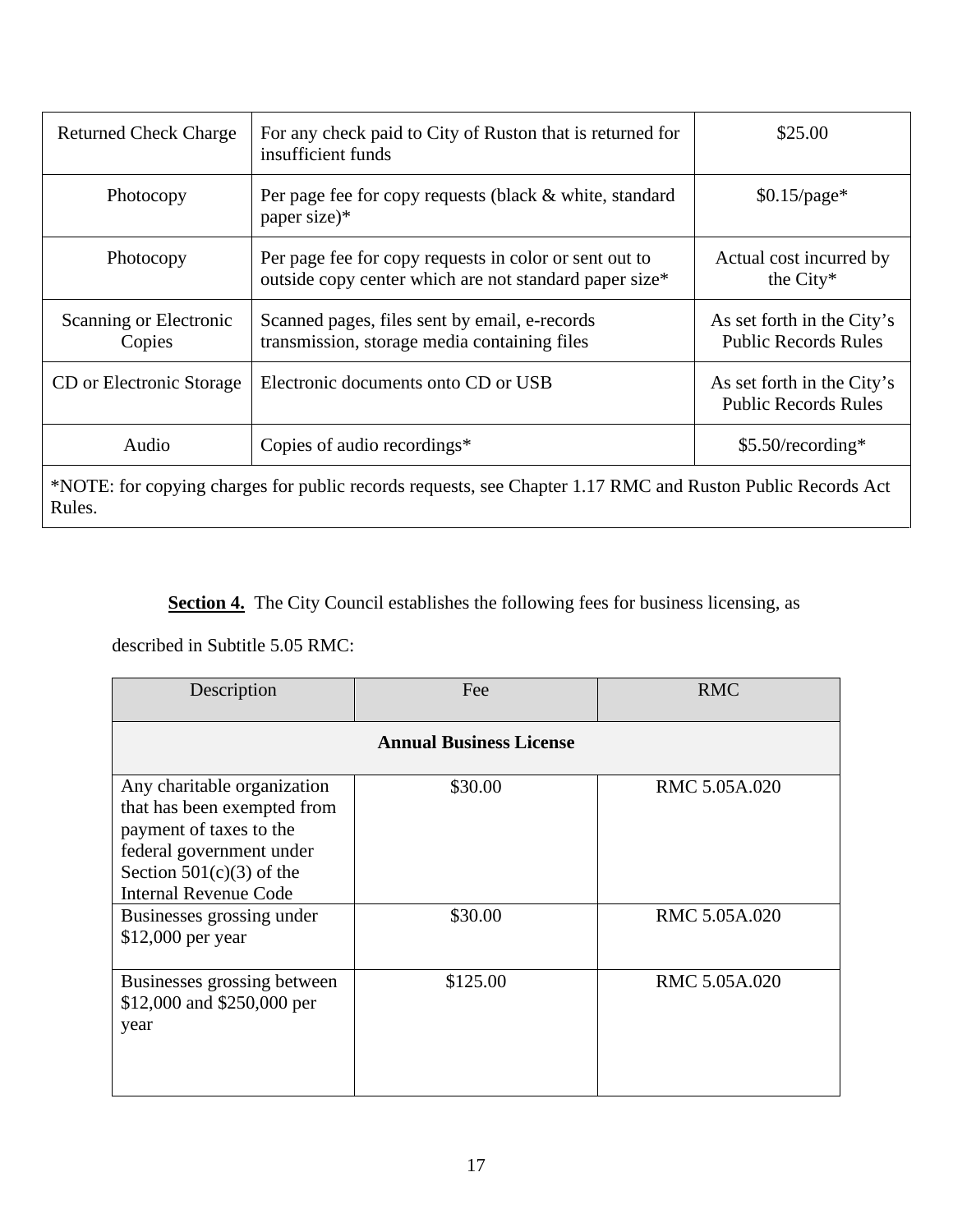| Businesses grossing over<br>\$250,000 per year                                                                                                                                                                                      | \$275.00                                | RMC 5.05A.020   |  |  |
|-------------------------------------------------------------------------------------------------------------------------------------------------------------------------------------------------------------------------------------|-----------------------------------------|-----------------|--|--|
| Each additional location<br>where business is transacted<br>at two or more locations by<br>one licensee                                                                                                                             | \$30.00 per each additional<br>location | RMC 5.05A.020   |  |  |
| Businesses whose annual<br>value of products, gross<br>proceeds of sales, or gross<br>income of the business in the<br>city is equal to or less than<br>\$2,000 and who does not<br>maintain a place of business<br>within the city | \$0.00                                  | RMC 5.05.040(d) |  |  |
| <b>Other Licenses</b>                                                                                                                                                                                                               |                                         |                 |  |  |
| Soliciting/Door to Door Sales                                                                                                                                                                                                       | \$100.00 per six-month period           | RMC 5.05B.030   |  |  |
| Special event, per vendor per<br>day                                                                                                                                                                                                | \$10.00                                 | RMC 5.05C.030   |  |  |
| Transient stock, per day                                                                                                                                                                                                            | \$220.00                                | RMC 5.05C.030   |  |  |
| Show, per event                                                                                                                                                                                                                     | \$55.00                                 | RMC 5.05C.030   |  |  |
| Show, per year                                                                                                                                                                                                                      | \$285.00                                | RMC 5.05C.030   |  |  |
| Short term rentals, per year                                                                                                                                                                                                        |                                         | RMC 5.05D.030   |  |  |

**Section 5.** The City Council establishes the following fees for adult entertainment

businesses business licensing, as described in Chapter 5.11 RMC:

| Adult entertainment establishment license | $$250.00$ per year |
|-------------------------------------------|--------------------|
| Adult entertainer's license               | $$165.00$ per year |
| Adult entertainment manager's license     | $$165.00$ per year |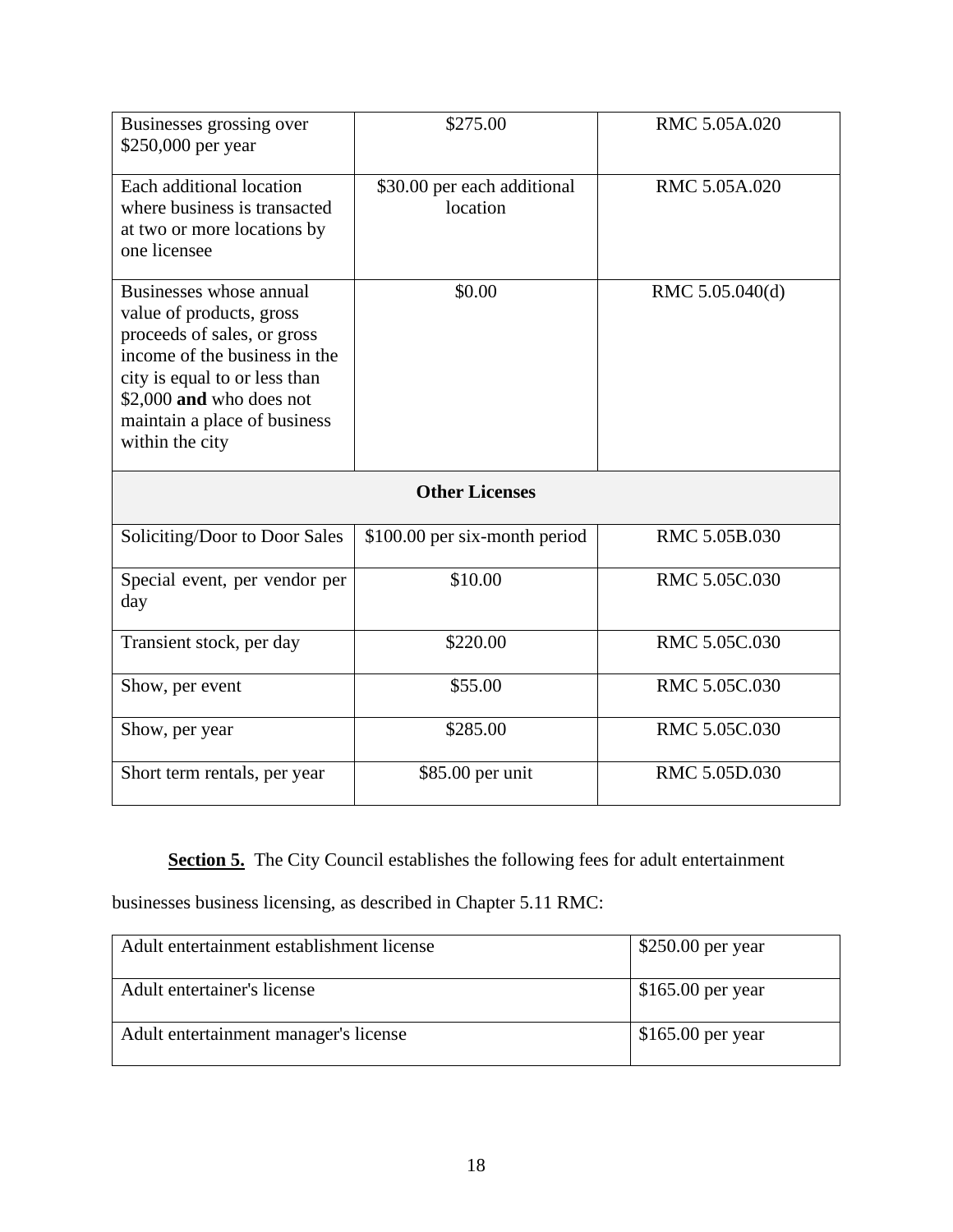**Section 6.** The City Council establishes the following fees for the "Exception Procedure" in Section 12.09.130 of the Ruston Municipal Code as follows:

| Application for an exception under 12.09.130(B).   | \$1,650.00 |
|----------------------------------------------------|------------|
| Appeal to the City Council under RMC 12.09.130(F). | \$1,100.00 |

**Section 7.** The City Council establishes the following fees for overweight vehicle permits under Chapter 16.07 RMC:

| <b>Amount of excess weight</b>                                                                 | Fee   |
|------------------------------------------------------------------------------------------------|-------|
| $1-11,999$ excess pounds                                                                       | \$360 |
| 12,000-23,999 excess pounds                                                                    | \$420 |
| 24,000-35,999 excess pounds                                                                    | \$480 |
| 36,000-47,999 excess pounds                                                                    | \$540 |
| 48,000-59,999 excess pounds                                                                    | \$600 |
| 60,000-71,999 excess pounds                                                                    | \$660 |
| Over 72,000 excess pounds                                                                      | \$720 |
| Mater Orrentalet related a nome to will also no suine a fluort Experiment Demoit to nongin any |       |

Note: Overweight vehicle permits will also require a Street Excavation Permit to repair any damage to the City Rights of Way.

**Section 8.** The City Council establishes the following fees for installation or upgrading

of electrical service meters as described in Chapter 18.05 RMC as follows:

<span id="page-19-0"></span>

| Permanent meter installation, exclusive of permit, engineering,<br>testing or inspection fees (which must be paid prior to connection<br>of new service). | \$1,000.00 per meter <sup>1</sup> |
|-----------------------------------------------------------------------------------------------------------------------------------------------------------|-----------------------------------|
| <b>Note 1:</b> This pricing is for Standard $120/240V - 200A$ 1Ph<br>Residential and Commercial Meters. Deviation from these                              |                                   |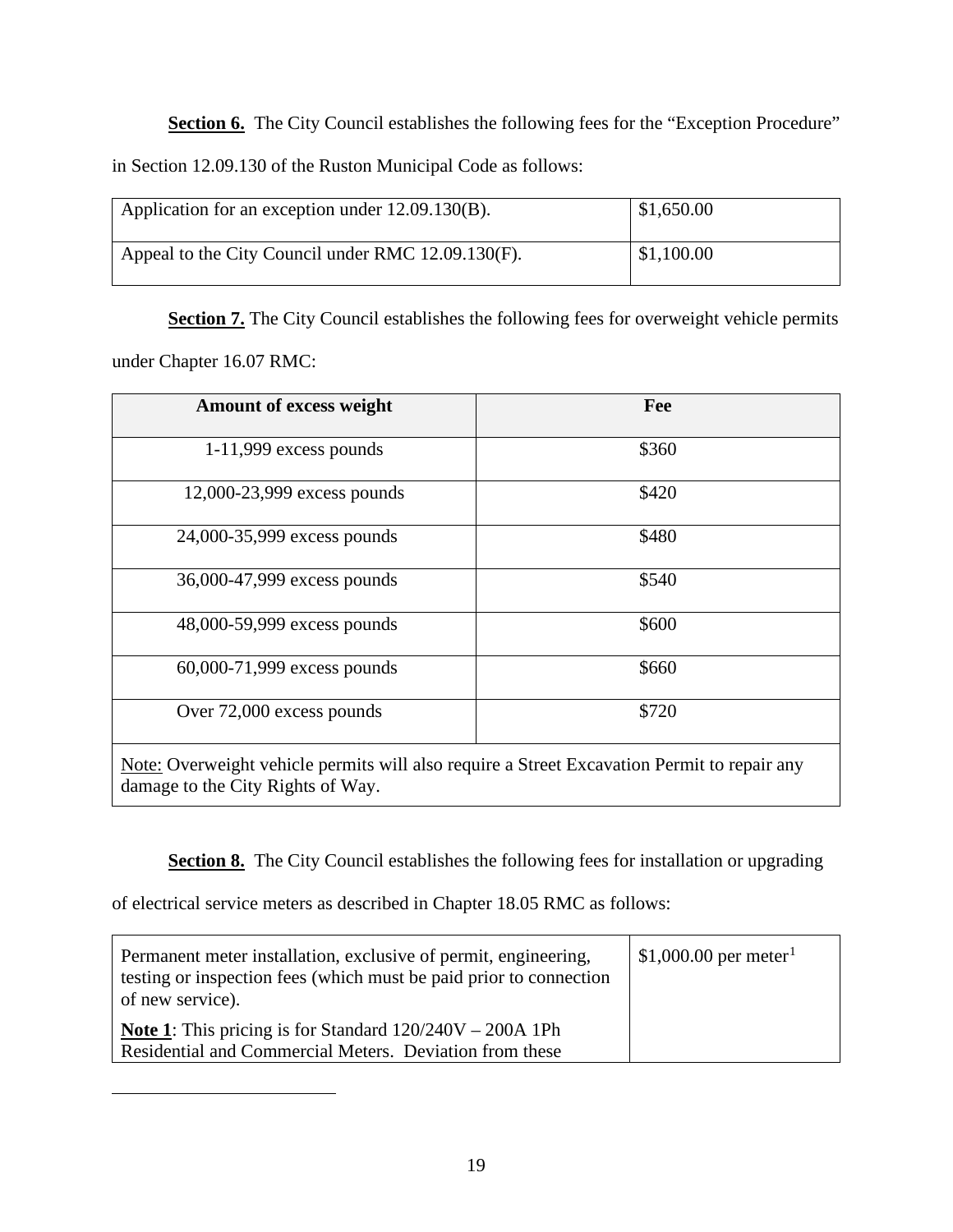| standard meters will require custom pricing to account for the<br>differential in meter prices for the upgraded system.                                                                      |                                                                                                      |
|----------------------------------------------------------------------------------------------------------------------------------------------------------------------------------------------|------------------------------------------------------------------------------------------------------|
| Upgrade meter installation, exclusive of permit, engineering,<br>testing or inspection fees (which must be paid prior to connection<br>of an upgraded service).                              | \$400.00 per meter <sup>See Note 1</sup>                                                             |
| Temporary Service (120/20v - 200A) See Note 1                                                                                                                                                | \$275.00 per meter <sup>See Note 1</sup>                                                             |
| Meter installation, for structures with multiple meters (which must)<br>be paid prior to connection of new service). Fee is exclusive of<br>permit, engineering, testing or inspection fees. | $$1,000.00$ for first meter,<br>plus \$400.00 for each<br>additional meter<br>thereafter. See Note 1 |
| Service Charge for re-visit for issues of power or temporary power<br>installation (i.e. missed appointment, work not ready, re-inspection<br>required, etc.)                                | $$160.00$ per visit                                                                                  |

**Section 9.** The City Council establishes the following fees for extension or expansion of

electrical lines and new connections which require such extension or expansion in accordance with

RMC 18.01.100:

| The applicant/property owner shall pay for the City's actual costs<br>for designing the extension/expansion and coordination with the<br>applicant's development team to extend or expand electrical<br>service to the property. The purpose of this is to cover the actual<br>costs incurred by the City for the extension/expansion of electrical<br>service.           | \$160/hour See Note 2 & 3 |
|---------------------------------------------------------------------------------------------------------------------------------------------------------------------------------------------------------------------------------------------------------------------------------------------------------------------------------------------------------------------------|---------------------------|
| <b>Note 2:</b> The City may require a deposit in advance for the<br>estimated cost of the design and coordination work. If this deposit<br>is exhausted, the applicant may be required to replenish the<br>deposit for continuation of work. If there are funds remaining after<br>the work is completed, such funds will be refunded to the<br>applicant/property owner. |                           |
| <b>Note 3:</b> If the City's electrical engineer has a different hourly rate,<br>then the applicant shall pay the actual hourly rate as paid by the<br>City.                                                                                                                                                                                                              |                           |

**Section 10.** Resolution 690 is hereby repealed.